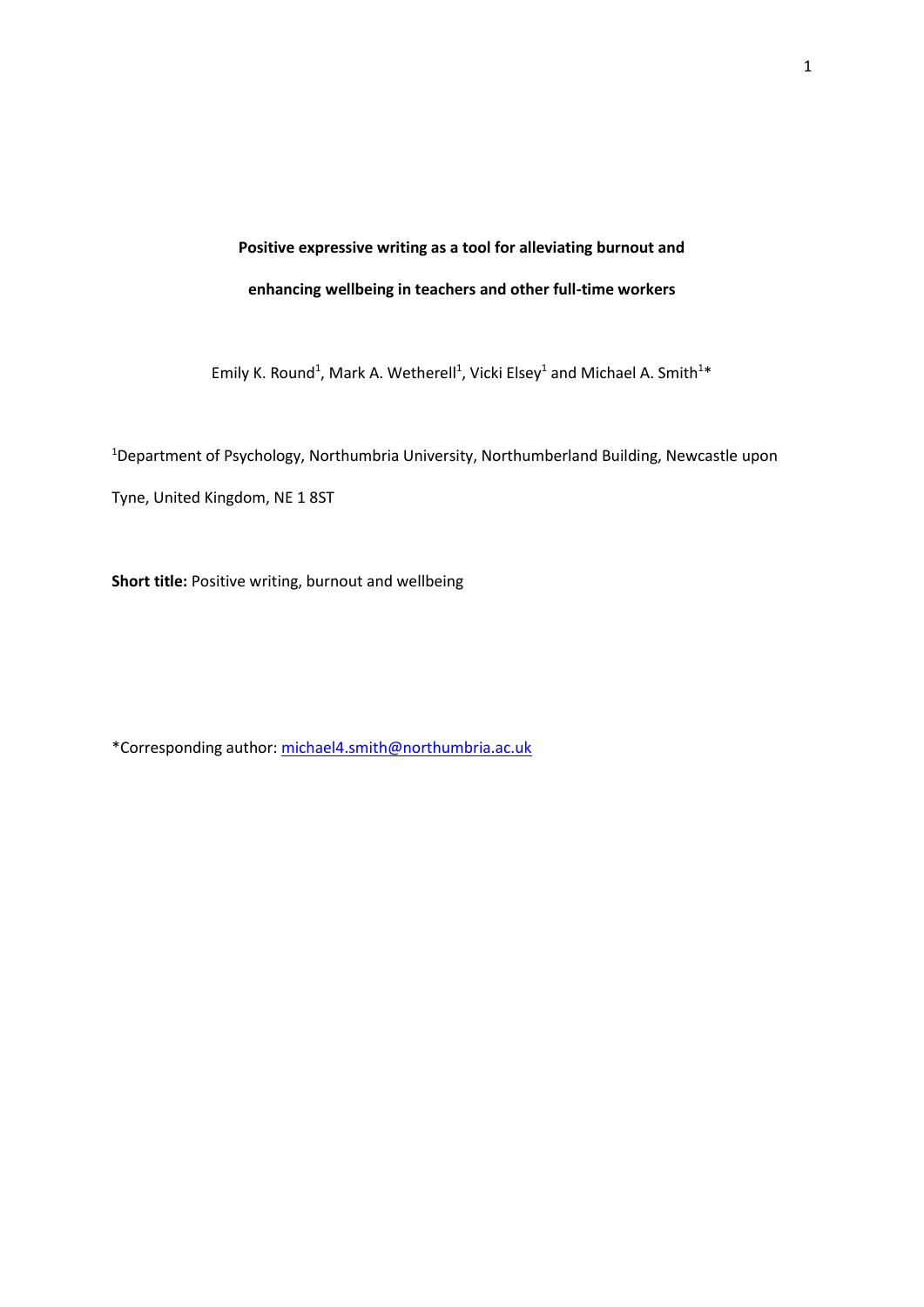#### **Abstract**

**Objective:** Teachers are an occupational group particularly prone to suffering from burnout, a condition caused by chronic stress from work overload. Burnout is a risk factor for adverse psychological and physical health, thus it is important to test the efficacy of tools and techniques for alleviating burnout and enhancing job satisfaction. One potentially suitable technique is positive expressive writing. In the present study, we investigated the effects of a positive writing intervention on burnout, job satisfaction, anxiety, perceived stress and self-reported physical symptoms and compared these effects in teachers and other full-time workers. **Method:** A group of teachers (*n* = 35) and a group of non-teachers (*n* = 31) who worked full-time in other professions were randomly allocated to complete either three consecutive days of positive expressive writing, or writing about a more neutral topic, online, 20 minutes per day, for three consecutive days. **Results:** State anxiety declined to a greater extent for participants in the positive writing condition compared to the neutral writing condition. Positive writing also conferred benefits on some aspects of job satisfaction, but not burnout. There were no specific benefits for teachers compared to nonteachers. **Conclusions:** The present study is the first to observe that positive expressive writing may be a useful technique for enhancing job satisfaction in full-time workers.

**Keywords:** Burnout; Job Satisfaction; Teachers; Expressive Writing; Employee Wellbeing; State Anxiety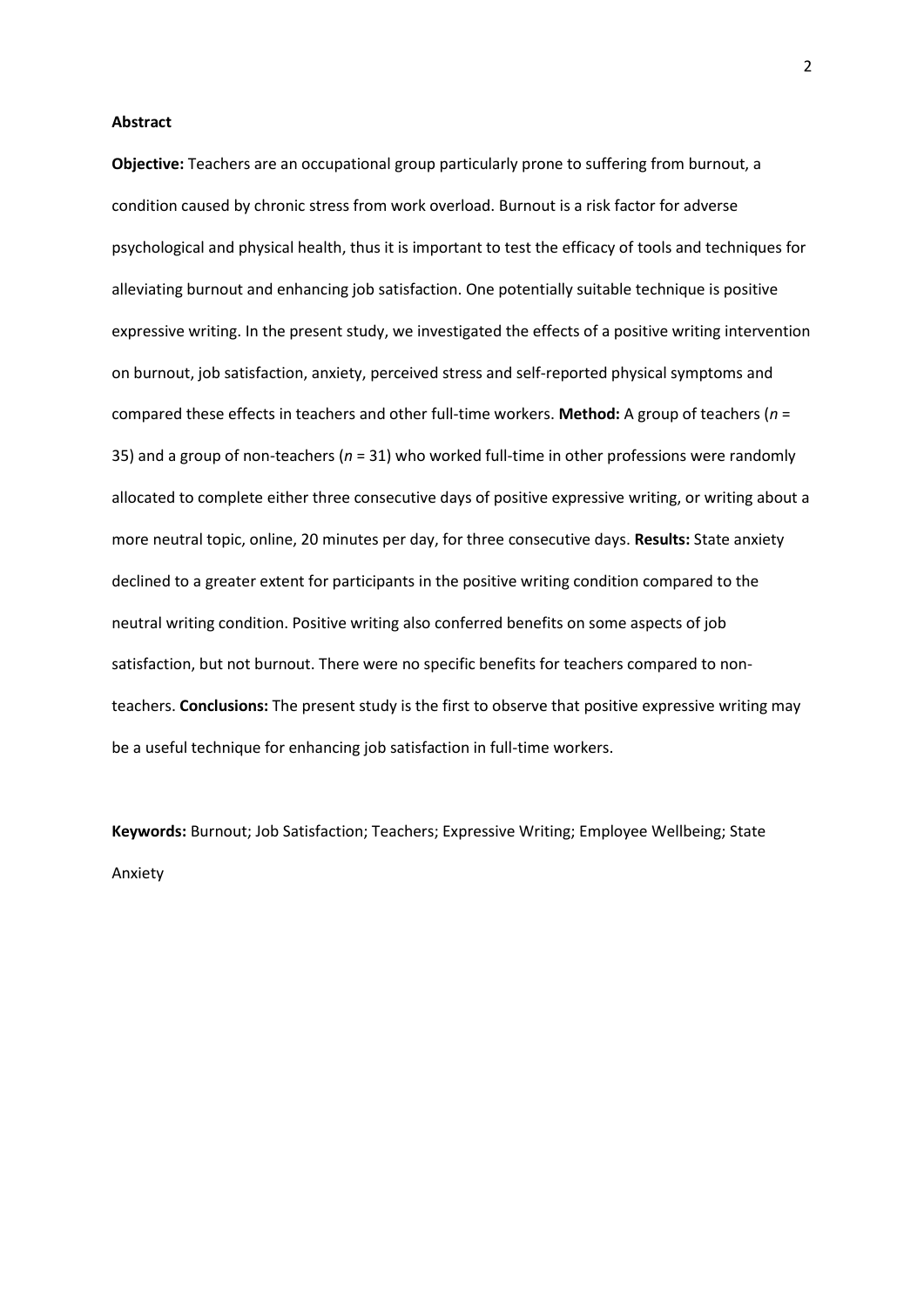# **1. Introduction**

Within the teaching profession, many individuals report difficulty maintaining a work-life balance due to work overload, which can lead to chronic stress and consequently, burnout (Vercambre, Brosselin, Gilbert, Nerrière, & Kovess-Masféty, 2009). Burnout, which is characterised by emotional exhaustion, a lack of personal accomplishment and feeling detached or having a cynical attitude in relation to one's job (Maslach, Schaufeli, & Leiter, 2001) is caused by prolonged occupational stress and can lead to both psychological and physical morbidity. Burnout is known to be associated with anxiety and depression (Burke, Greenglass, & Schwarzer, 1996; Koutsimani, Montgomery, & Georganta, 2019; Steinhardt, Smith Jaggars, Faulk, & Gloria, 2011), and also increases the risk of chronic physical illnesses, including type 2 diabetes, cardiovascular disease (Shirom, Melamed, Toker, Berliner, & Shapira, 2005) and overall mortality (Ahola, Väänänen, Koskinen, Kouvonen, & Shirom, 2010). Moreover, in addition to these health-related consequences, burnout often leads to work absenteeism, presenteeism, and is negatively related to other indicators of work performance (Bakker & Costa, 2014). It has been suggested that burnout leads to reduced capacity for sustained concentration, which can lead to making mistakes at work and impaired decision making (Bakker & Costa, 2014). Burnout is typically a consequence of high job demands and low job resources (Bakker, Demerouti, & Sanz-Vergel, 2014; McCarthy, Lambert, Lineback, Fitchett, & Baddouh, 2016). It is for this reason that teachers are susceptible to burnout, given the high demands of this profession in terms of work overload, emotional demands, work-home interference, classroom management and hitting targets, in the context of reduced financial and physical resources (Iancu, Rusu, Măroiu, Păcurar, & Maricuțoiu, 2018; McCarthy et al., 2016). Consequently, teacher burnout leads to reduced job satisfaction (Nagar, 2012) which may partially explain poor teacher retention rates, with 30% of UK teachers leaving the profession within five-years (Geiger & Pivovarova, 2018).

On this basis, it is important to reduce stress, alleviate burnout and increase job satisfaction in teachers to enhance teacher retention rates and job performance in teachers, as well as to reduce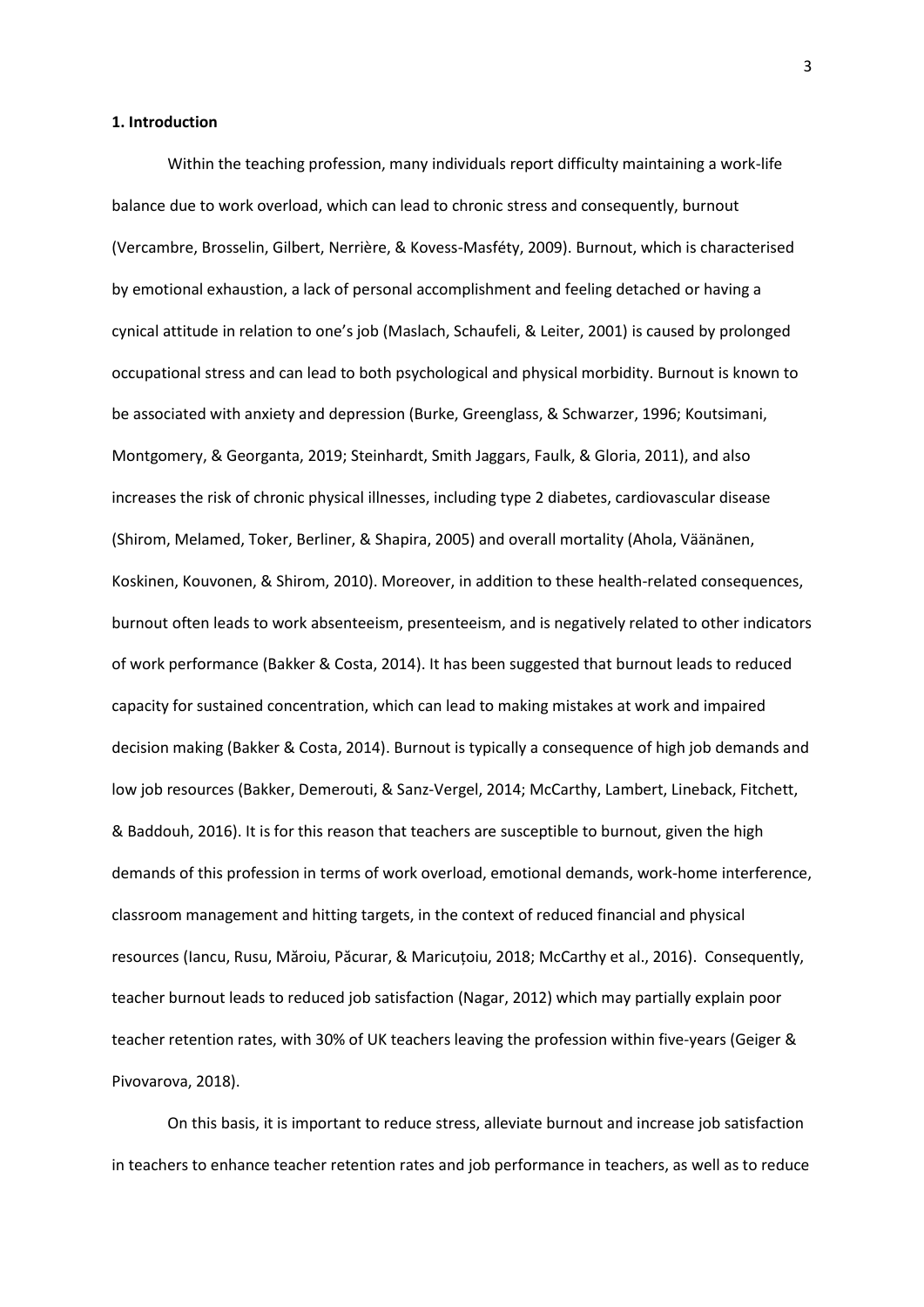absenteeism and presenteeism. This is of particular importance, given that teachers' emotional exhaustion is directly related to student performance and success (Arens & Morin, 2016), and there has been a call for the development of interventions to aid teachers with managing and regulating their emotions (Kinman, Wray, & Strange, 2011). Additionally, the expense of recurrent teacher turnover and substitution proves costly financially, through frequent recruitment and training (Geiger & Pivovarova, 2018). These activities exhaust school budgets, further diminishing the capacity for schools to provide teachers with adequate job resources. Given the well-established effects that social support can buffer against the adverse effects of stress (Cohen & Wills, 1985) and improve job satisfaction (Kinman et al., 2011), techniques such as the facilitation of co-worker support networks have been acknowledged to potentially attenuate work-related stress (Unterbrink et al., 2012). However, many teachers attribute burnout to time pressures and high workloads (Kinman et al., 2011), which potentially restricts the time available to form strong and effective support networks with colleagues. Similarly, as burnout and work-related stress affect a large proportion of the teaching population, supporting colleagues may prove challenging. Firstly, a lack of available time to focus on improving personal health and wellbeing means that further depletion of time resources through supporting others may adversely affect stress levels. Secondly, difficulty may arise in positively supporting co-workers, given teachers' own potentially negative emotions towards the same occupation (Lam & Lau, 2012). Additionally, findings from a recent meta-analysis suggested that cognitive behavioural therapy and mindfulness approaches might be beneficial for alleviating burnout in teachers, but these techniques require considerable training, therapeutic interaction and were not effective in reducing the depersonalisation component of burnout (Iancu et al., 2018).

An alternative intervention for potentially alleviating stress and improving job satisfaction in teachers is expressive writing. An advantage of expressive writing over many other low intensity psychological therapies is that these tools can be used, as needed by the individual at a time and place convenient to them (Allen, Wetherell, & Smith, 2020). This overcomes the issue raised above that time-intensive interventions may be ineffective in teachers due to the fact that they already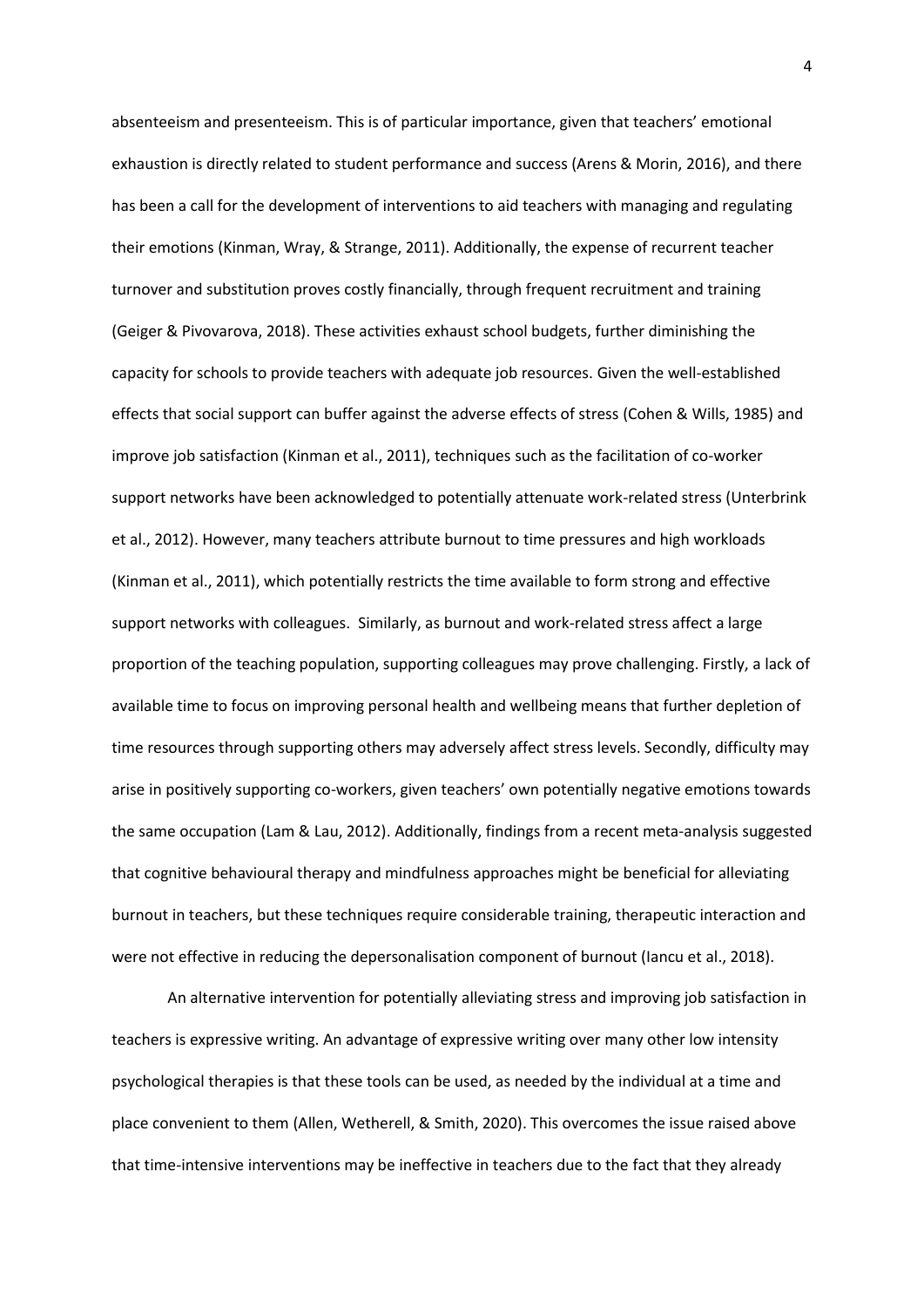have a lack of time resources. One such expressive writing technique is Written Emotional Disclosure (WED), whereby individuals write about negative emotional experiences as a form of therapeutic disclosure. While the efficacy of this technique for reducing depression and work absenteeism has been established (Pennebaker, 1997), a study in teachers failed to observe any benefits of WED for psychological wellbeing or job satisfaction (Ashley, O'Connor, & Jones, 2013). However, other forms of expressive writing have showed promise in terms of their capacity to alleviate stress. For example, Smith and colleagues (2018) found that asking healthy adults to write about intensely positive experiences for 20 minutes per day over three consecutive days was associated with decreased stress and anxiety, and these effects persisted for four weeks. In a further study, a positive expressive writing intervention, which was delivered online, was associated with reductions in depression and perceived stress reactivity in socially inhibited adults, again over a four week period post-writing (Allen et al., 2020). Given that the benefits of positive writing for reducing stress, anxiety and other indices of psychological wellbeing have been demonstrated, it seems appropriate to investigate the efficacy of this technique for alleviating burnout, stress and anxiety, and for enhancing job satisfaction and physical health in teachers.

In the present study, we sought to investigate the influence of a positive expressive writing paradigm, delivered online over three consecutive days, on state anxiety, burnout, job satisfaction, perceived stress, trait anxiety and subjectively rated physical health, in teachers compared to nonteachers. The specific aims of the study were to investigate: baseline differences in burnout and perceived stress between teachers and non-teachers (Aim 1, baseline differences between teachers and non-teachers with respect to the other outcome variables were also explored); whether positive expressive writing would result in significant improvement in each outcome, relative to a neutral writing control condition (Aim 2); and whether these effects would be moderated by teacher status (Aim 3). It was hypothesised that: teachers would have relatively higher levels of burnout and perceived stress at baseline, relative to non-teachers (Hypothesis 1); positive expressive writing would result in significant improvement in all outcomes following positive writing, in comparison to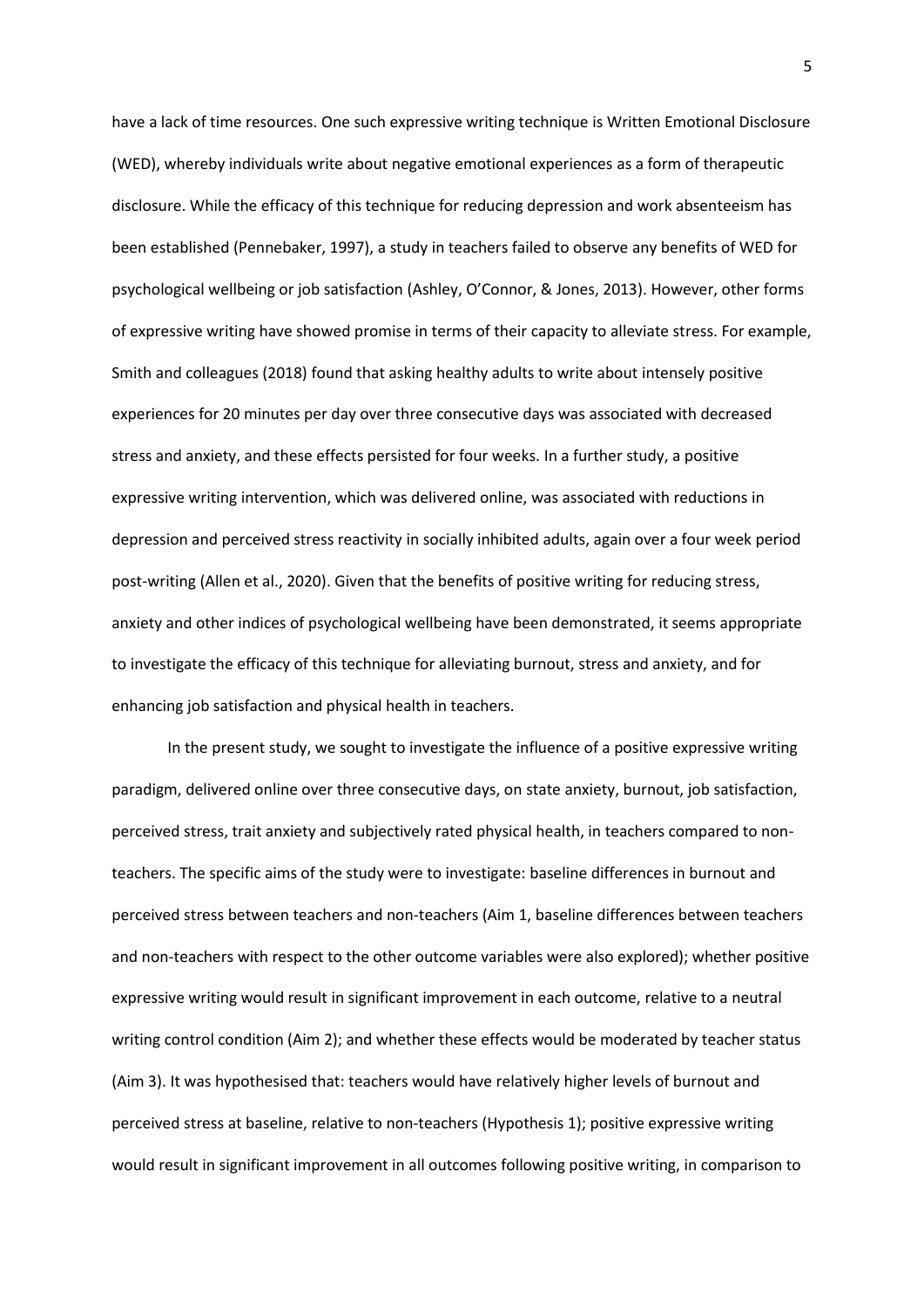writing about neutral topics (Hypothesis 2); and beneficial effects of positive writing would be moderated by teacher status, such that the benefits of positive writing would be greater for teachers relative to non-teachers (Hypothesis 3). Hypothesis 3 was established on the basis that we expected teachers to report higher levels of burnout and stress at baseline. Therefore, we anticipated that this group would particularly benefit from the intervention.

# **2. Method**

#### *2.1. Design*

A quantitative, longitudinal, between-subjects 2x2 design was utilised. The two independent variables, each with two levels, were condition (positive writing, neutral writing) and group (teachers, non-teachers). Dependent variables were state anxiety, burnout (3 subscales), jobsatisfaction (9 subscales and total score), trait anxiety, perceived stress and subjective health; measured on respective self-report scales. The study protocol was pre-registered on the Open Science Framework on 13 December 2018, prior to the commencement of data collection: [https://osf.io/rf4cw.](https://osf.io/rf4cw)

#### *2.2. Participants*

A power calculation determined that a sample size of 52 would be required to observe a significant large effect (Cohen's *f* = 0.40) at an alpha level of 0.05 with 80% power. There was an a priori intention to over-recruit to account for attrition. All participants were unpaid volunteers, recruited through social-media and email advertisements. A sample of 104 participants (59 teachers and 45 non-teachers) was recruited. The final sample for analysis comprised 66 participants who completed the intervention (54 females), aged between 20 and 64 years (*Mage* = 38.1, *SDage* = 12.3), of whom 35 were teachers (32 females; *Mage* = 38.3, *SDage* = 9.9) and 31 were non-teachers (22 females; *Mage* = 37.6, *SDage* = 14.5). A requirement of participation was that participants worked full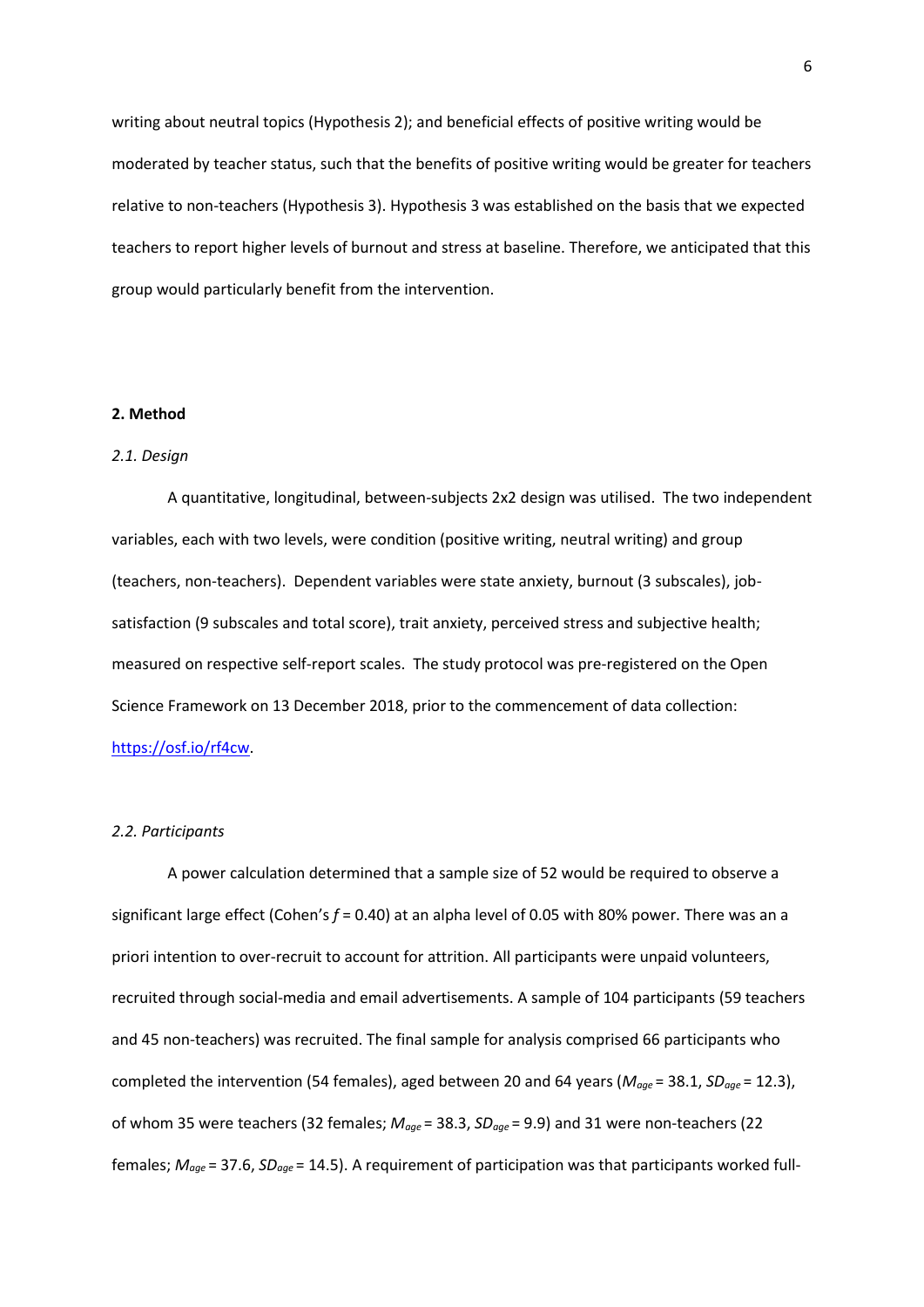time. A list of the job titles reported by each participant and the number of hours worked each week can be found at [https://osf.io/t5wb8/.](https://osf.io/t5wb8/) Additionally, participants were required to be over 18 years of age and fluent in the English language. A further inclusion criterion was that participants did not have any clinically diagnosed mental health condition, to maximise the homogeneity of the sample with respect to the outcome variables under investigation. Participants were randomly allocated to a positive writing (19 teachers, 16 non-teachers) or neutral writing (16 teachers, 15 non-teachers) condition. The number of participants from each group who participated in each phase of the study is shown in Figure 1.

# INSERT FIGURE 1 ABOUT HERE

#### *2.3. Materials*

*2.3.1. Maslach Burnout Inventory (MBI).* The MBI (Maslach & Jackson, 1981) incorporates 22 items on a 7-point scale to measure three burnout components: Emotional Exhaustion (9 items; score range = 9-63), Depersonalisation (5 items; score range = 5-35) and Personal Accomplishment (8 items; score range = 8-56). A total score was derived for each subscale by summing the item scores corresponding to each subscale. A higher subscale score is indicative of a higher level of burnout. Good internal consistency has been reported for all subscales (Maslach & Jackson, 1981). For the present sample, internal consistency was good for the Emotional Exhaustion ( $\alpha$  = 0.92) and Personal Accomplishment subscales ( $\alpha$  = 0.84) and acceptable for the Depersonalisation subscale ( $\alpha$  $= 0.69.$ 

*2.3.2. State-Trait Anxiety Inventory (STAI).* The STAI (Spielberger, 1983) incorporates two 20 item subscales. Both subscales use a 4-point scale (range 0-3). For State Anxiety, participants are required to indicate how they "feel right now". For Trait Anxiety, participants rate how they "generally feel". Reverse-scoring was required for positively-worded items (e.g."I feel rested"). Scores for each item were summed to derive a total score for each subscale. Higher scores indicate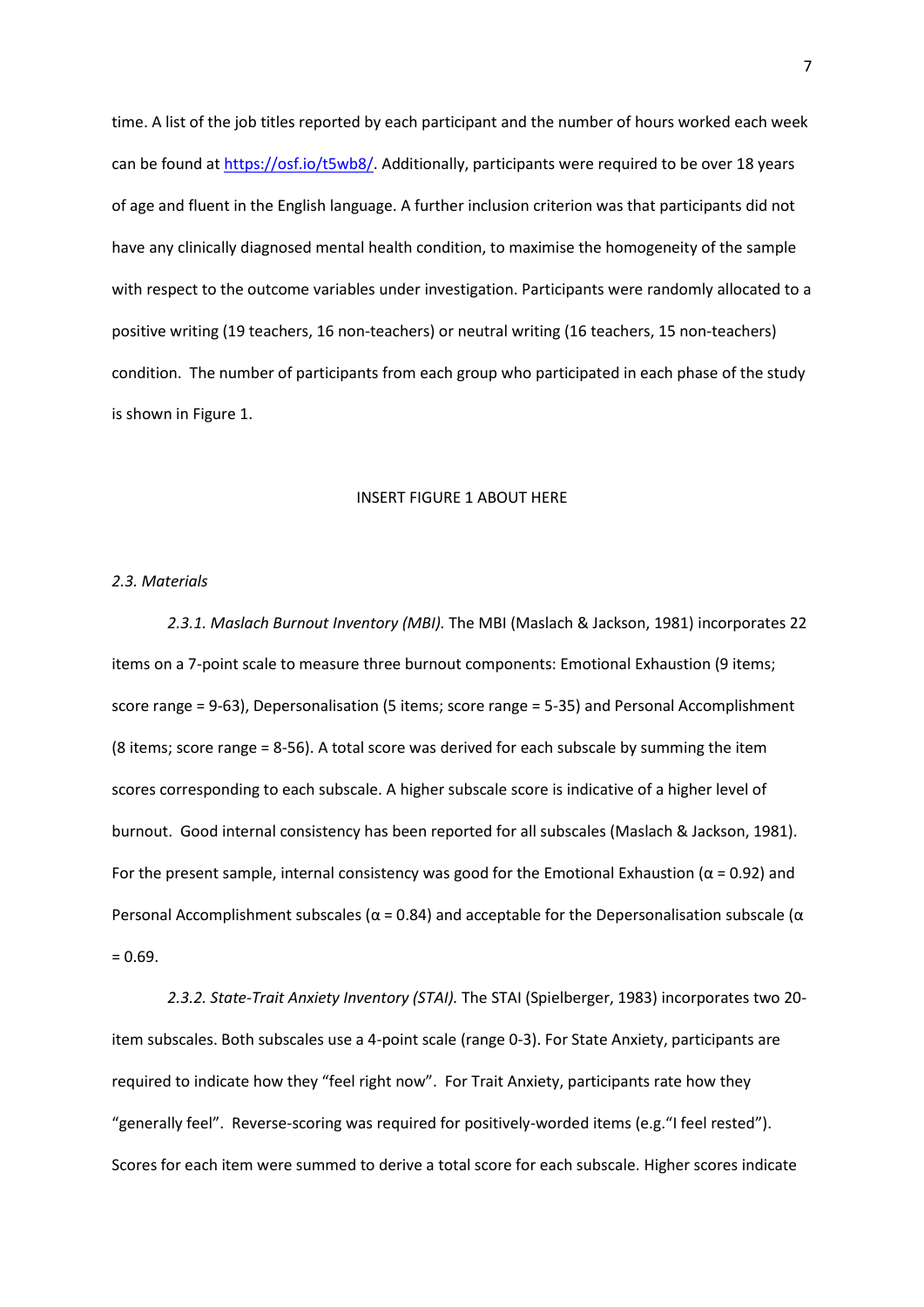higher levels of subjective anxiety and scores on each subscale range from 0 to 60. For the present study sample there was good internal consistency for both subscales (range for the three pre-writing administrations of the State Anxiety subscale =  $\alpha$  = 0.94-0.95; Trait Anxiety  $\alpha$  = 0.93).

*2.3.3. Job Satisfaction Survey (JSS).* Job satisfaction was measured using the JSS (Spector, 1985), a 36-item scale comprising nine subscales. Participants respond on a 6-point scale, from 1 ("Disagree very much") to 6 ("Agree very much"). Negatively worded items were reverse scored, and the scores for each item on each subscale summed, so that higher scores are indicative of greater job satisfaction. The nine subscales are: Pay, Promotion, Supervision, Fringe Benefits, Contingent Rewards, Operating Conditions, Co-workers, Nature of Work and Communication. Summed scores for all 36 items provided a total job satisfaction score, ranging between 36 and 216. The internal consistency of the instrument has been established (Spector, 1985). For the present study sample, the full scale internal consistency was good ( $α = 0.94$ ). For the individual subscales, the observed internal consistency was acceptable or better for all subscales ( $α = 0.68-0.90$ ), with the exception of the Operating Conditions subscale ( $\alpha$  = 0.58).

*2.3.4. Perceived Stress Scale-10 (PSS).* The PSS (Cohen, Kamarck, & Mermelstein, 1983) is a subjective measure of background stress. The PSS comprises 10 items. Participants are required to respond on a 5-point scale from 0 ("Never") to 4 ("Very-often"), to indicate how often, over the preceding month, they experienced feelings of stress. Four positively-worded questions are reverse scored, and individual item scores summed to derive a total score ranging between 0 and 40, with higher scores indicating greater levels of perceived stress. The internal consistency of the instrument has been determined previously to be acceptable (Lee, 2012), and acceptable internal consistency was also observed in the present study data ( $\alpha$  = 0.66).

*2.3.5. Cohen-Hoberman Inventory of Physical Symptoms (CHIPS).* To measure subjective health, the CHIPS (Cohen & Hoberman, 1983) was employed. The CHIPS requires participants indicated the extent of distress caused by 33 physical symptoms (e.g. "Back Pain"), in the preceding two weeks. Participants respond on a 5-point scale, from 0 ("Not bothered by the problem") to 4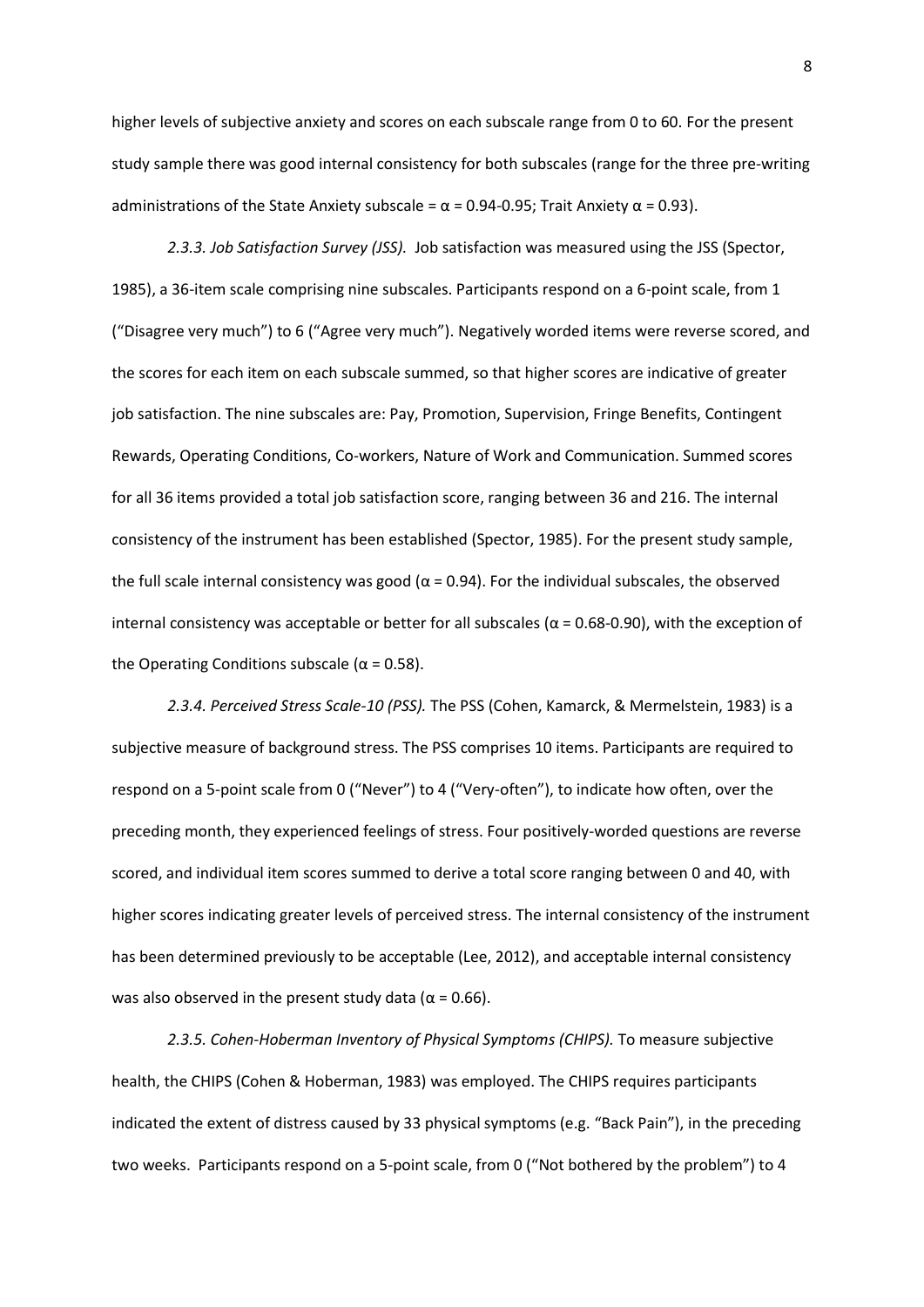("An extreme bother"). Scores were summed to obtain an overall score from 0 to 132 with higher scores indicating poorer health. The reliability and validity of the instrument has been ascertained previously (Allen, Wetherell, & Smith, 2017; Cohen & Hoberman, 1983). For the present study, the observed internal consistency was good ( $α = 0.92$ ).

# *2.4. Procedure*

Prior to data collection, the study protocol was approved via the ethical review process at Northumbria University (application number 12237). Advertisements were distributed via social media and emailed to several UK schools. Data were collected between January and April 2019, during the second term of the UK school year. People interested in taking part were invited to contact the researcher via email, to receive a unique participant number and links to online portals, hosted via Qualtrics, where the informed consent was provided and data were collected. Following the provision of informed consent, participants provided demographic information on age, gender, job title and marital status. Participants were required to state the number of hours worked per week to confirm they met the eligibility criterion with respect to being engaged in full-time work. For the purposes of this study, participants were considered as full-time if they reported working  $\geq 35$ hours per week. Participants were also required to provide an email address, which was used to remind participants to take part in subsequent phases of the study. In order to obtain baseline measures for each outcome variable, participants then completed the Trait Anxiety STAI subscale, JSS, PSS, CHIPS and MBI. To avoid any positive or negative effects from having recently returned to work from a holiday, baseline data were collected at least two weeks after teachers returned to work from their Christmas holidays. For some of the teachers who took part, a one-week half-term break coincided with the 4 week period between the writing tasks and collection of the follow-up data. No information was collected regarding any holidays which might have been taken by the nonteachers.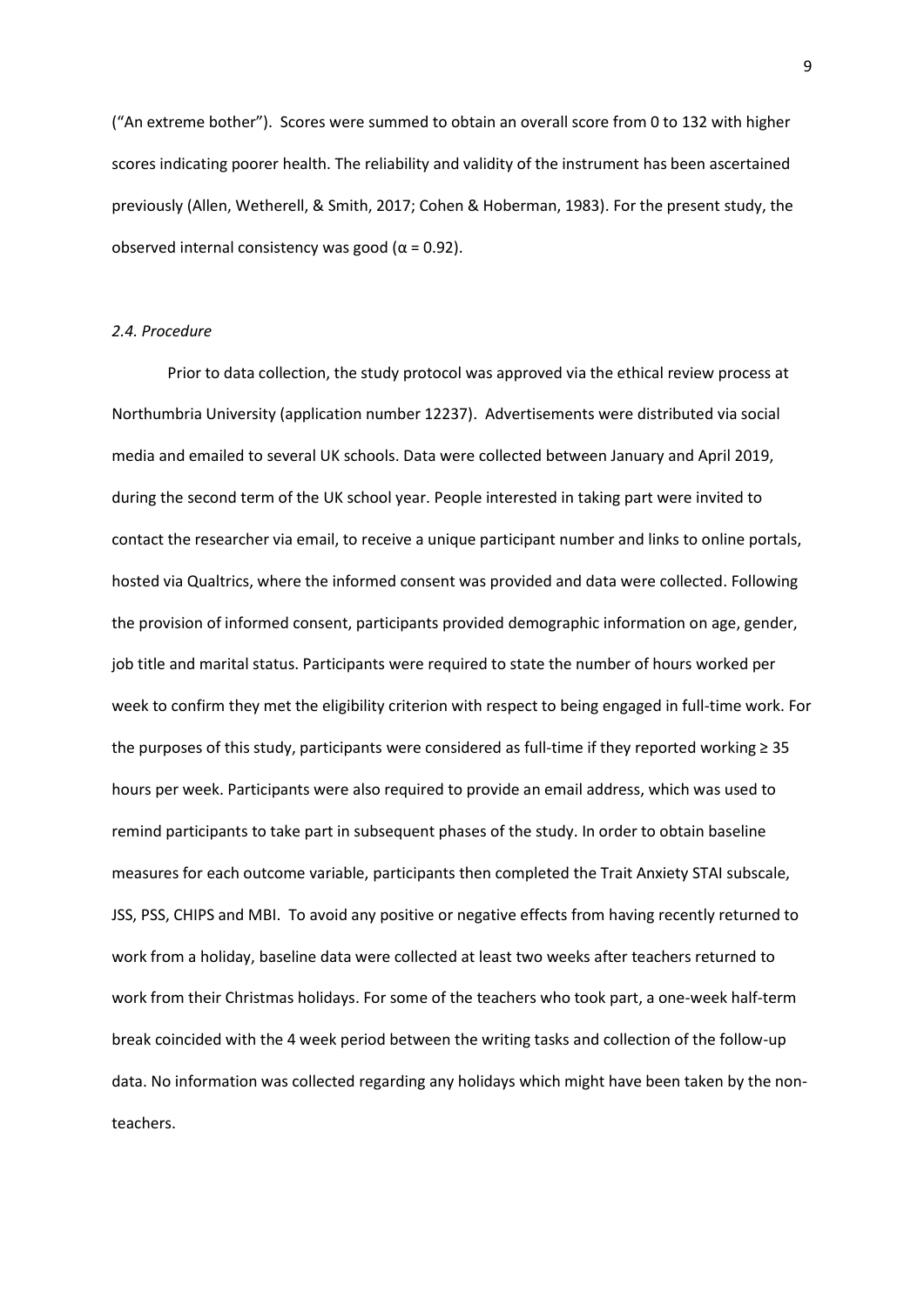Following completion of the baseline questionnaires, participants completed the writing task to which they were randomly assigned on three consecutive days. A single-blind procedure was employed, in that participants were not made aware that there was a positive and a neutral writing condition. In order to minimise expectancy bias and demand characteristics, participants were not informed as to the true nature of the study and were informed only that "The purpose of this online study is to determine the potential benefits of writing about past and current events in full-time employees". Participants were asked to complete their assigned task each day at any time that was convenient for them, but they were asked to choose a time and place in which they were likely not to be disrupted. For both conditions, participants initially completed the State Anxiety STAI subscale. They then saw the instructions for the writing task, depending on the condition to which they were randomly assigned. The writing instructions for both conditions were identical to those used by Burton & King (2004), and Smith and colleagues (2018). Within the positive-writing condition, participants were instructed to write about the thoughts and feelings surrounding intensely positive previous experiences. Participants were able to write about the same experience each day, or a new experience. Participants in the neutral writing condition were allocated different instructions for each day, and were instructed to describe their plans for the rest of the day (day 1), shoes they were wearing (day 2) and their bedroom (day 3). Participants were allowed 20 minutes of writing time. A timer was presented at the bottom of the screen, and counted downwards from 20 minutes so that participants were aware how much of their allocated writing time had elapsed. They were not able to progress beyond the writing task until the 20 minutes had elapsed. Immediately following each writing task, participants again completed the State Anxiety subscale.

Four weeks following the third writing day, participants were reminded via email to complete the follow-up questionnaires, which were identical to those completed at baseline. Following completion, a written debrief was presented, revealing the true aims of the study.

#### *2.5. Treatment of Data*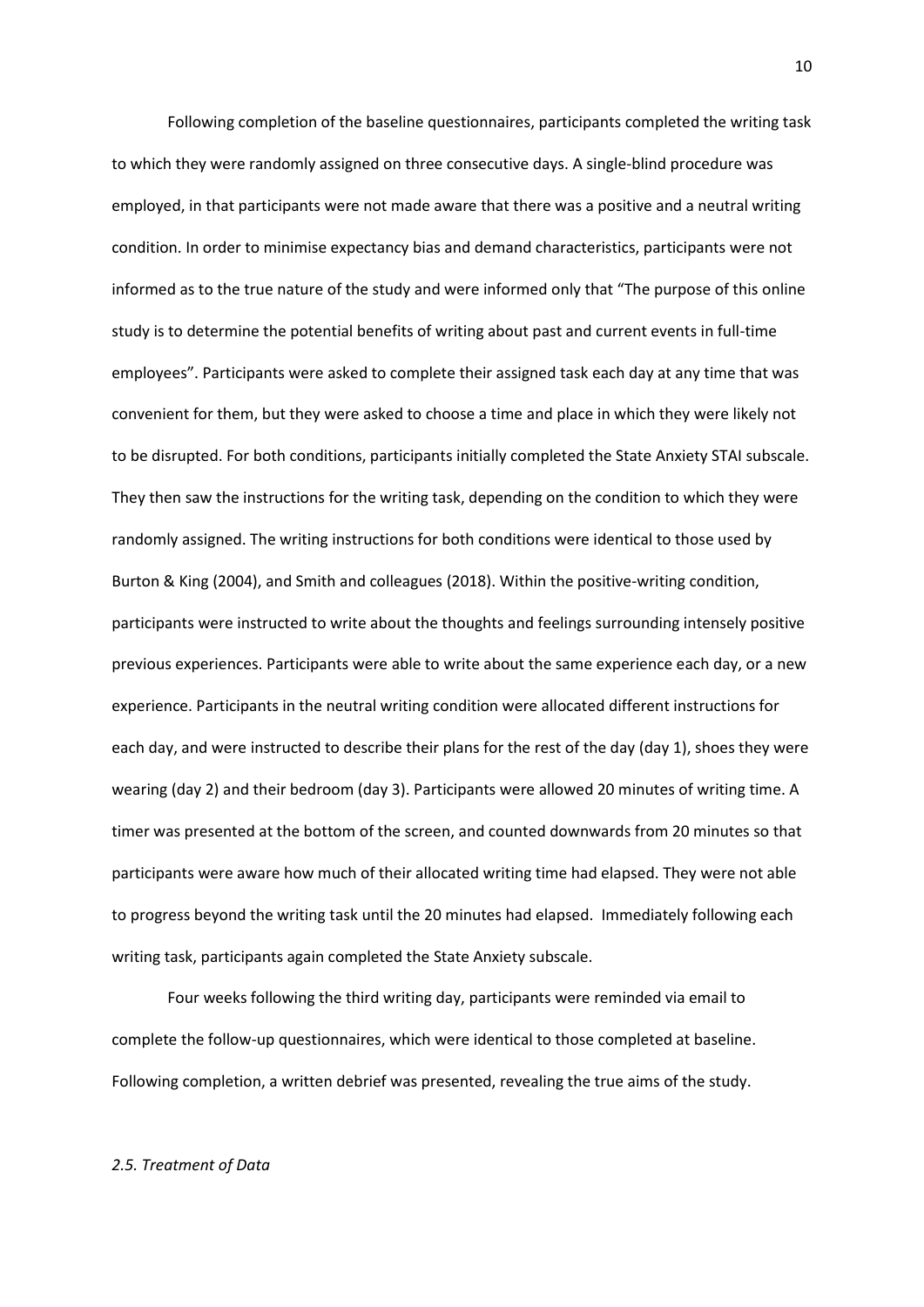Pre-writing State Anxiety scores were subtracted from post-writing scores for each writing day, and the mean of each of these scores was determined for each participant, to determine the average change in state anxiety between immediately before and after the writing task for each participant. Similarly, for the Trait Anxiety STAI subscale, JSS subscales and total scores, PSS, CHIPS and MBI subscales, baseline scores were subtracted from the follow-up scores, to determine a respective change score for each outcome measure. Further, as a manipulation check to confirm that participants adhered to the writing instructions they were assigned, writing extracts were analysed via Linguistic Inquiry and Word Count (LIWC; Pennebaker, Booth, Boyd, & Francis, 2015) software. The relative use of affect process words (e.g. happy, cried), positive emotion words (e.g. love, nice, sweet), negative emotion words (e.g. hurt, ugly, nasty), social process words (e.g. mate, talk, they), past focus words (e.g. ago, did, talked), present focus words (e.g. today, is, now) and future focus words (e.g. may, will, soon) was analysed. Additionally, the number of words written was analysed to determine whether participants engaged similarly with the positive and neutral writing tasks.

Independent samples t-tests were run to determine whether any differences at baseline, on any of the outcome variables, between teachers and non-teachers. A series of 2 (condition: positive writing, neutral writing) x2 (group: teacher, non-teacher) ANOVAs were performed for each outcome variable, and each LIWC variable.

All 66 participants completed the baseline and state anxiety measures, plus the assigned writing task on three consecutive days; thus 66 participants were included in the State Anxiety and LIWC analyses. Extreme outliers, with a change score > 3.24 SD from the mean were removed from analyses. This resulted in one participant being removed from the analysis pertaining to the JSS total score. Additionally, one teacher within the neutral condition failed to complete all of the follow-up measures. Therefore, 65 participants were included in the analyses for all outcomes measures other than the LIWC variables ( $n = 66$ ), state anxiety ( $n = 66$ ) and JSS total score ( $n = 64$ ). Data are publicly available via the Open Science Framework [\(https://osf.io/t5wb8/\)](https://osf.io/t5wb8/).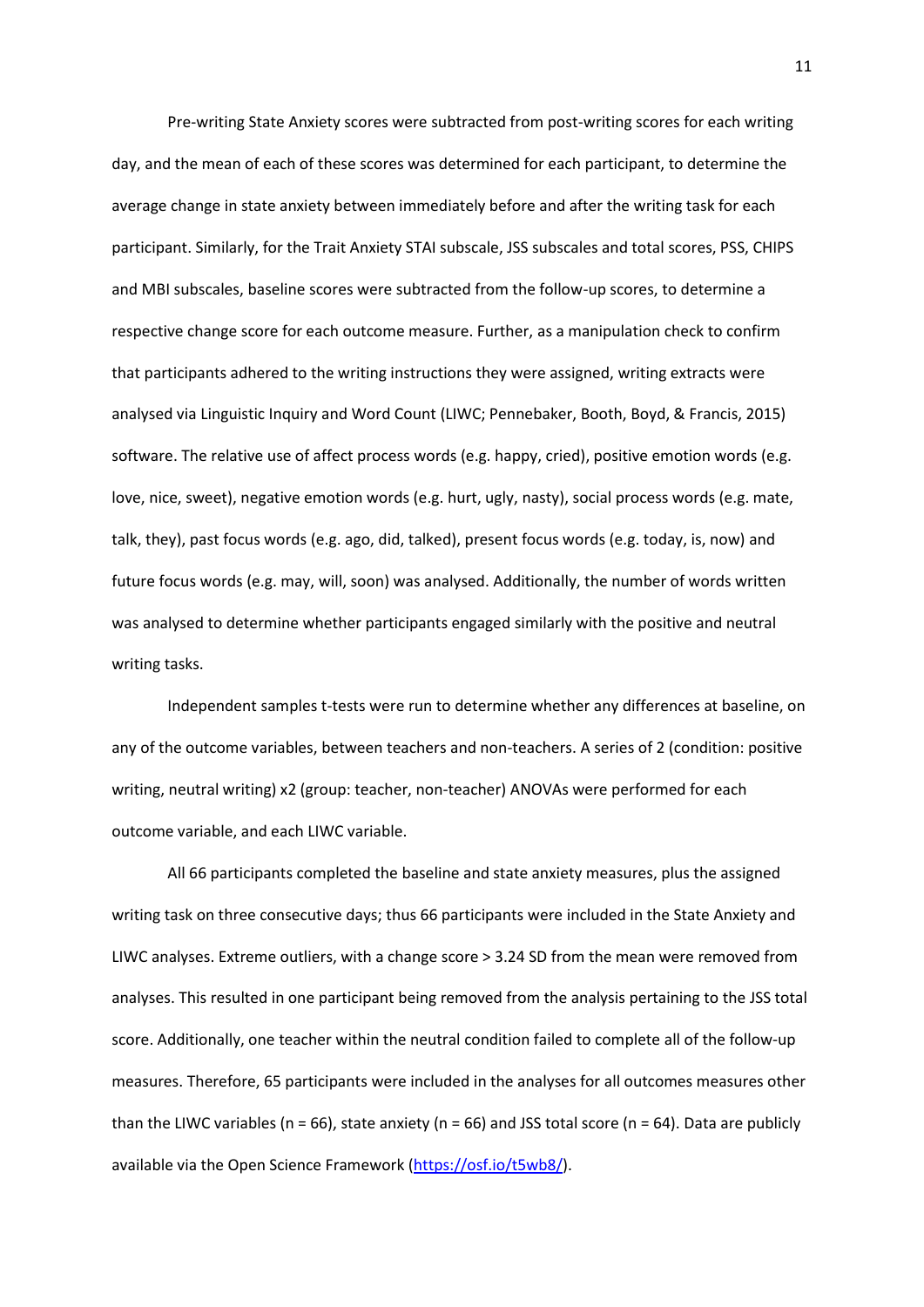# **3. Results**

#### *3.1. Baseline Data*

There were no significant differences between the teacher and non-teacher group on any of the variables at baseline, with the exception of the Emotional Exhaustion subscale of the MBI, *t* (63) = 2.15, *p* = 0.036, and the Operating Conditions subscale of the JSS, *t* (63) = 3.95, *p* < 0.001. Teachers reported greater emotional exhaustion and poorer operating conditions than non-teachers (see Table 1). However, the between group difference for Emotional Exhaustion was nonsignificant when a Bonferroni adjusted alpha level ( $\alpha$  = 0.003) was applied.

#### INSERT TABLE 1 ABOUT HERE

#### *3.2. Manipulation Check*

For Word Count, there was a significant interaction effect, *F* (1, 62) = 8.88, *p* = 0.004, with a medium effect size, partial  $\eta^2$  = 0.12. Planned comparisons revealed that for the positive writing condition, teachers (*M* = 632.8, *SD* = 205.6) wrote more words than non-teachers (*M* = 325.4, *SD* = 183.8),  $p < 0.001$  and that teachers who took part in the positive writing condition wrote more than teachers in the neutral condition (*M* = 384.2, *SD* = 181.1), *p* = 0.001. Main effects of condition revealed that individuals in the positive writing group used more affect process words (M<sub>positive</sub> = 6.56; *M*neutral = 2.75), *F* (1, 62) = 115.45, *p* < 0.001; positive emotion words (*M*positive = 5.18; *M*neutral = 2.00), *F* (1, 62) = 96.37, *p* < 0.001; negative emotion words (*M*positive = 1.23; *M*neutral = 0.72), *F* (1, 62) = 19.44, *p* < 0.001; social process words (*M*positive = 8.71; *M*neutral = 4.78), *F* (1, 62) = 51.18, *p* < 0.001; and past focus words (*M*positive = 8.84; *M*neutral = 2.30), *F* (1, 62) = 179.73, *p* < 0.001 (all effect sizes were large, partial  $\eta^2 \ge 0.24$ ). Further main effects of condition revealed that individuals in the positive writing group used less present focus words ( $M_{\text{positive}}$  = 6.40;  $M_{\text{neutral}}$  = 11.93), *F* (1, 62) = 133.55, *p* <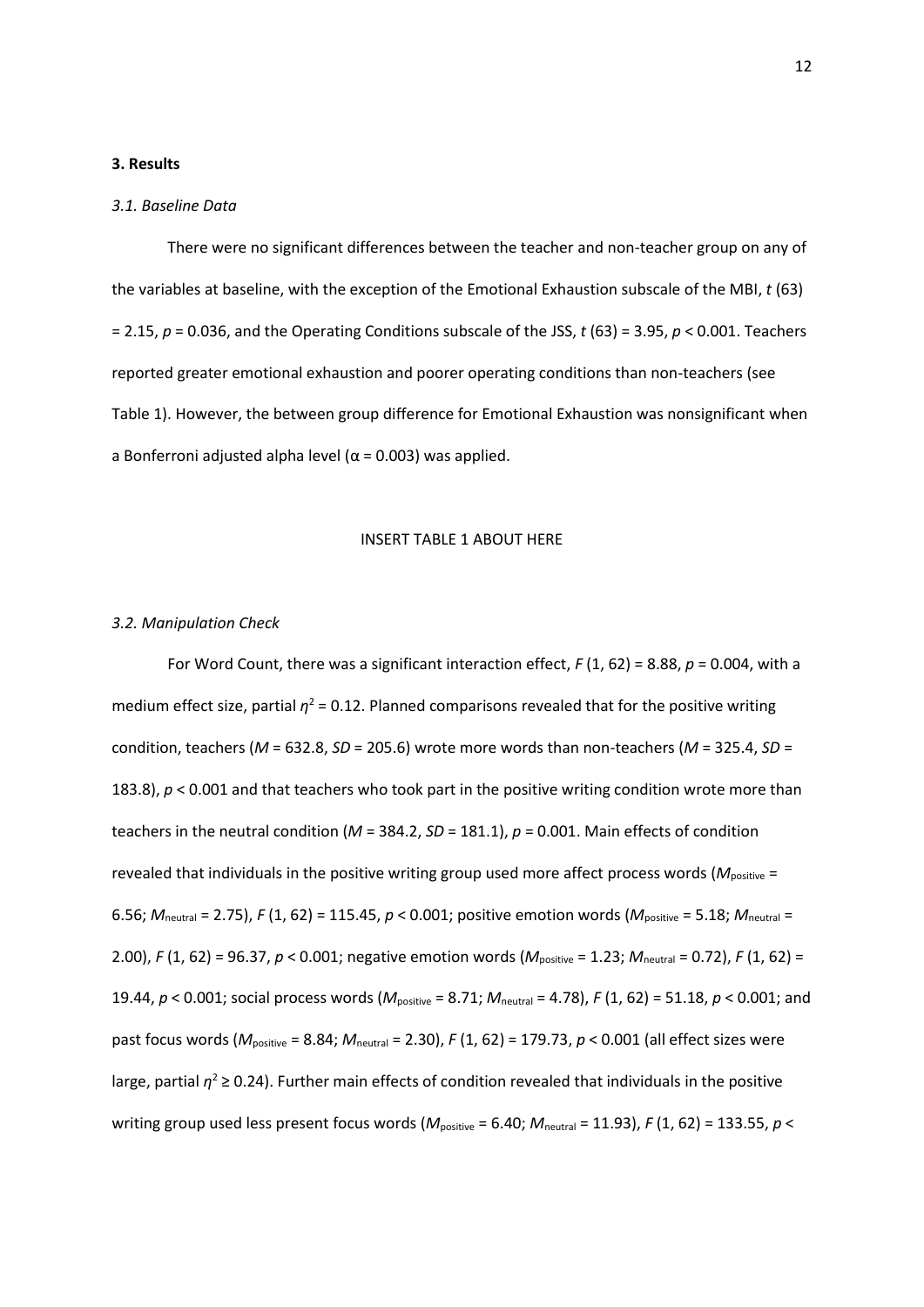0.001; and future focus words (*M*positive = 0.96; *M*neutral = 2.23), *F* (1, 62) = 52.51, *p* < 0.001 (both effect sizes were large, partial  $\eta^2 \geq 0.46$ ).

# *3.3. Psychological and physical health outcomes*

The assumptions for conducting the 2 (condition) x 2 (group) ANOVA were met. Visual inspection of histograms revealed that the data were approximately normally distributed for all dependent variables, and this was verified by computing skewness and kurtosis statistics (skewness range = -0.49 – 0.73, kurtosis range = -0.38 – 1.92. Levene's Test revealed that the homogeneity of variances assumption was met for all analyses (all *p* values ≥ 0.15). Change scores on each dependent variable, for each group and condition, are displayed in Table 2.

#### INSERT TABLE 2 ABOUT HERE

*3.3.1. State Anxiety.* There was a marginally significant main effect of condition, *F* (1, 62) = 3.87,  $p = 0.05$ , with a medium effect size, partial  $\eta^2 = 0.06$ , indicating a greater reduction in state anxiety following positive writing relative to neutral writing. The main effect of group and group x condition interaction were nonsignificant (see Figure 2A).

# INSERT FIGURE 2 ABOUT HERE

*3.3.2. Burnout.* There were no significant main or interaction effects on the Emotional Exhaustion, Depersonalisation or Personal Accomplishment scales of the MBI.

*3.3.3. Job Satisfaction.* There was a significant group x condition interaction effect on the Promotion subscale of the JSS,  $F(1, 61) = 7.86$ ,  $p = 0.007$ , with a medium effect size, partial  $\eta^2 = 0.11$ . Planned comparisons revealed that for non-teachers, scores on the Promotion subscale increased after positive writing, but decreased after neutral writing, *p* = 0.026. Further, after neutral writing,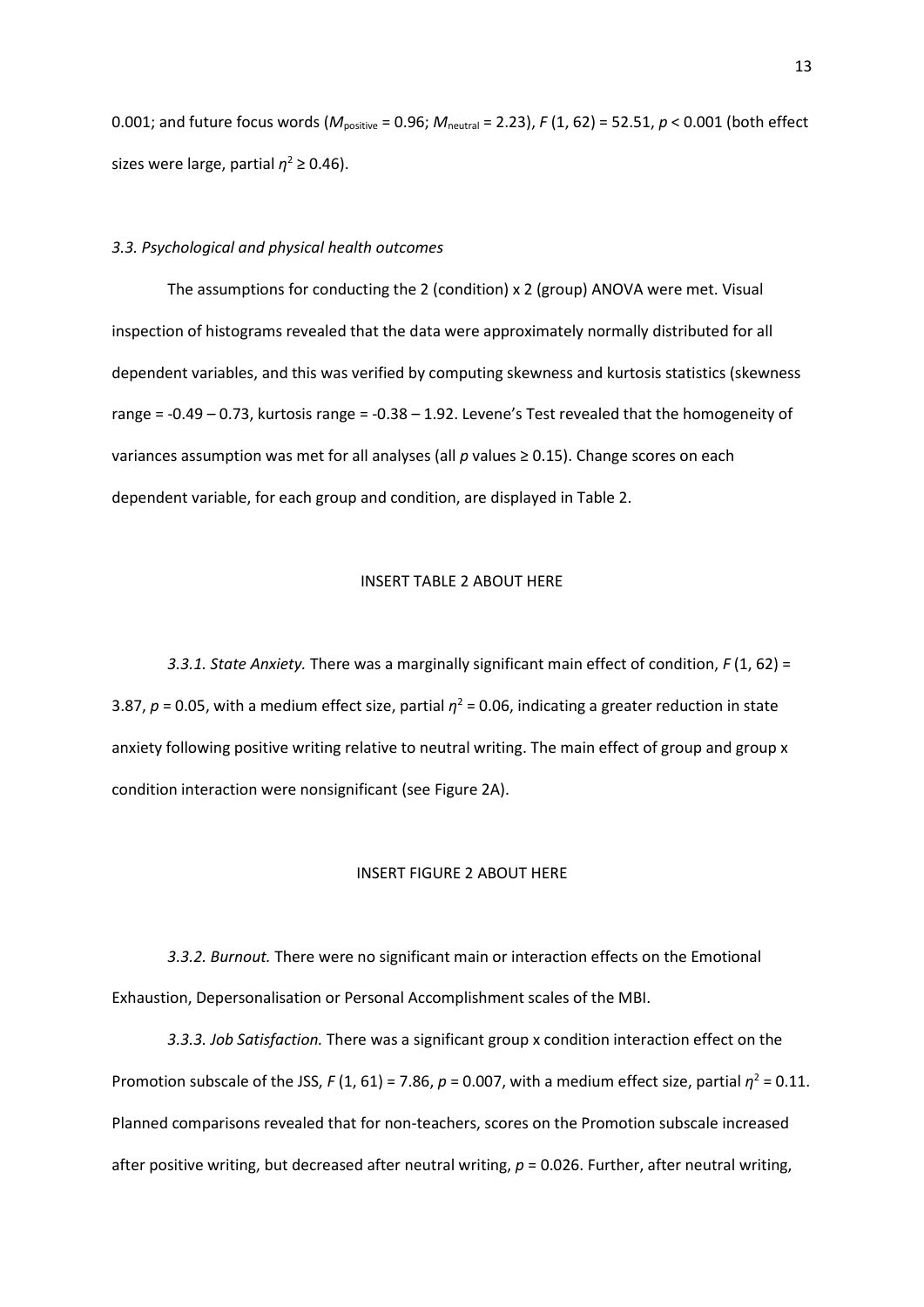there was a significant decline on the Promotion subscale scores for non-teachers which was not evident for teachers, *p* = 0.011 (see Figure 2B). On the Contingent Rewards subscale of the JSS, there was a significant main effect of condition, in that scores increased following positive writing, but decreased following neutral writing,  $F(1, 61) = 5.28$ ,  $p = 0.025$ , with a small effect size, partial  $\eta^2 =$ 0.08 (see Figure 2C). There were no further significant main or interaction effects on any of the JSS subscales or the JSS total score.

*3.3.4. Perceived Stress, Trait Anxiety and Subjective Health.* There were no significant main or interaction effects on Perceived Stress, Trait Anxiety or Subjective Health.

#### **4. Discussion**

The present study aimed to investigate the influence of a positive expressive writing intervention on burnout and other indices of psychological and physical wellbeing in teachers, relative to non-teachers. Hypothesis 1 was not supported, as neither burnout, nor perceived stress, differed significantly between teachers and non-teachers at baseline. Teachers did report relatively higher levels of emotional exhaustion at baseline, although this was nonsignificant when accounting for multiple comparisons. Teachers also reported relatively lower scores on the JSS Operating Conditions subscale, indicating poorer satisfaction with rules and procedures. Hypothesis 2 was partially supported, as participants in the positive writing condition reported a greater reduction in state anxiety, immediately post-writing, relative to those participants who were assigned to write about neutral topics. Further, positive writing increased participants' satisfaction with contingent rewards, that is, rewards and praise for good job performance. Hypothesis 3 was not supported, as no positive writing effects were particularly beneficial for teachers, relative to non-teachers. However, positive writing increased non-teachers' perceptions of promotion likelihood, but this effect did not extend to teachers. Finally, irrespective of teacher status, positive writing increased participants' satisfaction with contingent rewards, that is, rewards and praise for good job performance.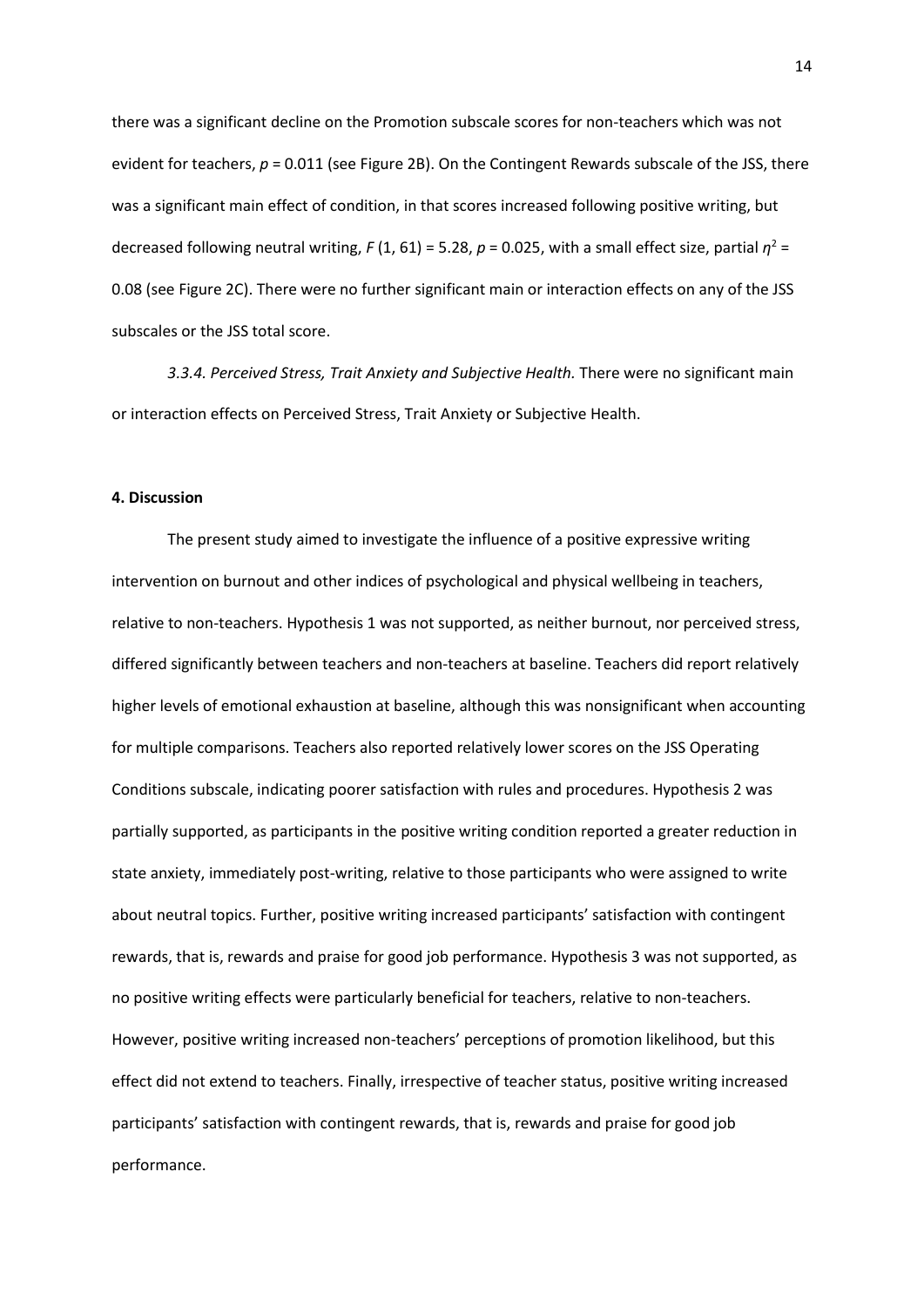The finding that positive expressive writing was associated with reductions in state anxiety is consistent with previous work (Allen et al., 2020; Smith et al., 2018), and highlights a short-term benefit of positive writing. Therefore, positive expressive writing is a useful technique for reducing acute feelings of anxiety. With respect to longer-term effects, non-teachers reported greater satisfaction with promotion likelihood, four weeks after positive writing. While the present study was not designed to consider mechanisms of action, a plausible interpretation of this finding is that the positive emotions elicited by engaging with positive expressive writing may increase an individual's level of optimism with respect to aspects of work such as promotion. It could also be that pathways to promotion are less regimented (i.e. easier and relatively quicker) in some nonteaching professions, where individuals can take more control over their own career progression, which may account for why the benefits of positive writing on satisfaction with promotion likelihood in non-teachers didn't extend to teachers. A further interesting finding to emerge from the present study was that positive writing enhanced participants' satisfaction with contingent rewards. Speculatively, a more positive mindset following positive writing may make an individual more receptive to, or more likely to acknowledge, praise. It is also plausible that engaging with positive expressive writing may result in a more positive attitude to work, which in turn ay increase the likelihood of an individual receiving praise or contingent rewards. Taken together, there is some evidence from the present study findings to suggest that positive expressive writing improves wellbeing at work and job satisfaction, but that these benefits are not particularly salient for teachers compared to other professions.

Predicated by previous literature (Iancu et al., 2018; Kinman et al., 2011; Nagar, 2012; Unterbrink et al., 2012; Vercambre et al., 2009), we expected that teachers would have higher stress and burnout, relative to non-teachers, at baseline. However, there was only limited evidence to support substantive differences between teachers and non-teachers at baseline. Teachers reported greater emotional exhaustion than non-teachers and less favourable satisfaction with operating conditions (this subscale of the JSS includes satisfaction with the amount of 'red tape', as well as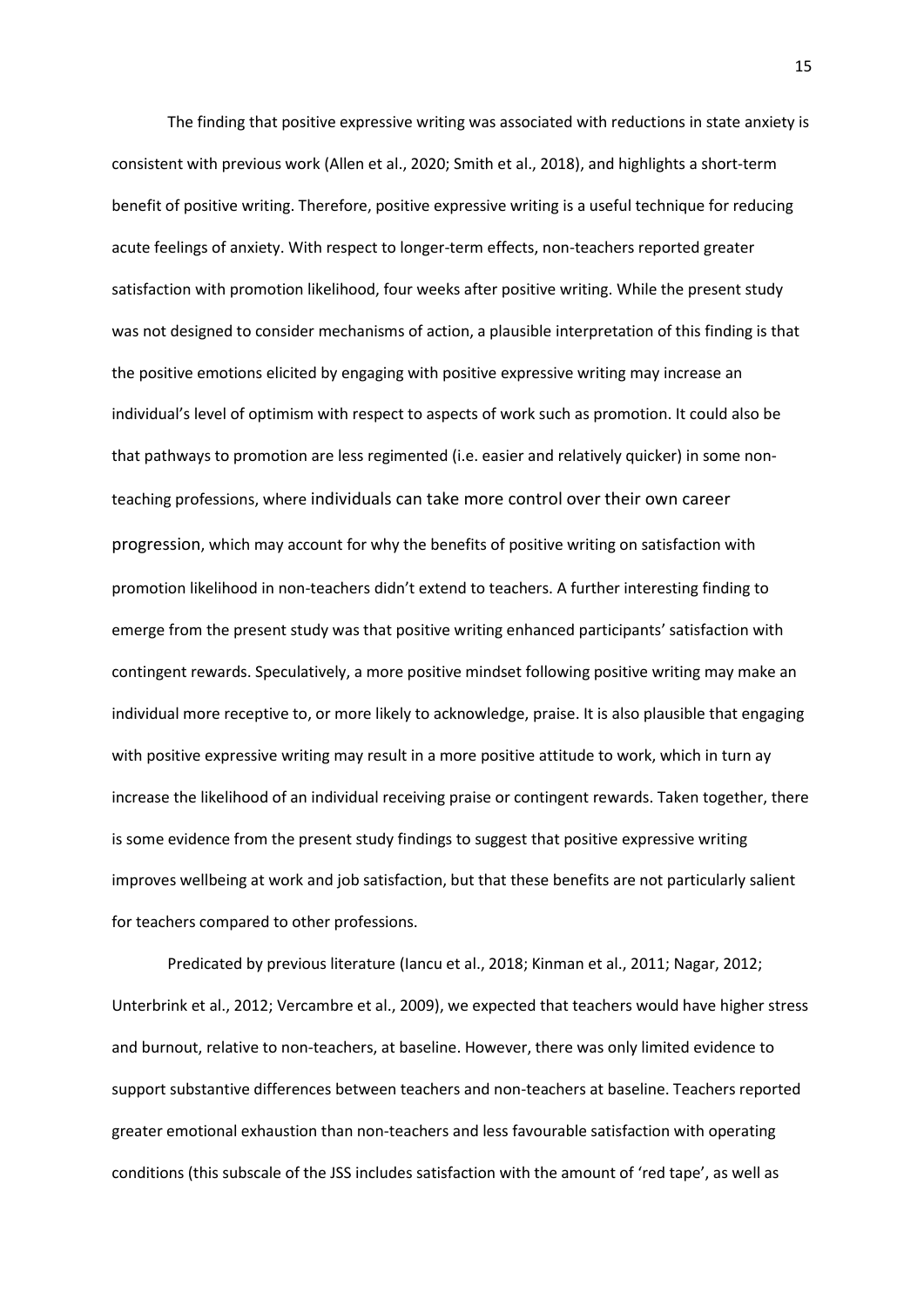workload) at baseline. It has been established that teaching is an emotionally burdensome profession compared with other occupations, and that teachers frequently report feeling overburdened with their workload (Kinman et al., 2011), which are potential reasons underpinning poor teacher retention (Nagar, 2012). However, it was somewhat surprising that there wasn't greater consistency in reporting of psychological morbidity and poor job satisfaction across more of the baseline variables. This suggests that on the whole, the level of stress and job satisfaction between teachers and non-teachers was reasonably similar, which may account for why positive expressive writing was not found to be particularly beneficial for teachers, compared to nonteachers, as hypothesised. Some participants in the non-teacher group were employed in other professions associated with high levels of stress and burnout including managerial roles (Lee & Cummings, 2008), which may have accounted for the similarities between the groups on the baseline variables. Future studies could better control for the kinds of jobs undertaken by participants in the control group, to enable a better comparison of writing effects in teachers relative to other professions.

A further limitation of the present study was the relatively small sample size for an expressive writing study. An a-priori power calculation indicated that 128 participants would be required to detect a significant medium effect; however, logistically, given constraints regarding the available participant pool and time available for data collection, we made an a-priori decision to recruit a sufficient sample to detect large effects. It is therefore possible that more subtle effects of positive expressive writing were not detected. Future expressive writing work should therefore seek to recruit sufficiently large samples to detect small to medium effects. It was also problematic that we neglected to collect any data on holidays which non-teachers may have taken during the data collection period. In a similar vein, it was not possible to control for any life events or stressors which the participants may have experienced between the writing days and the follow-up, which may have confounded any writing effects. Despite these limitations, there were a number of strengths. This was the first study to consider the influence of positive expressive writing on psychological and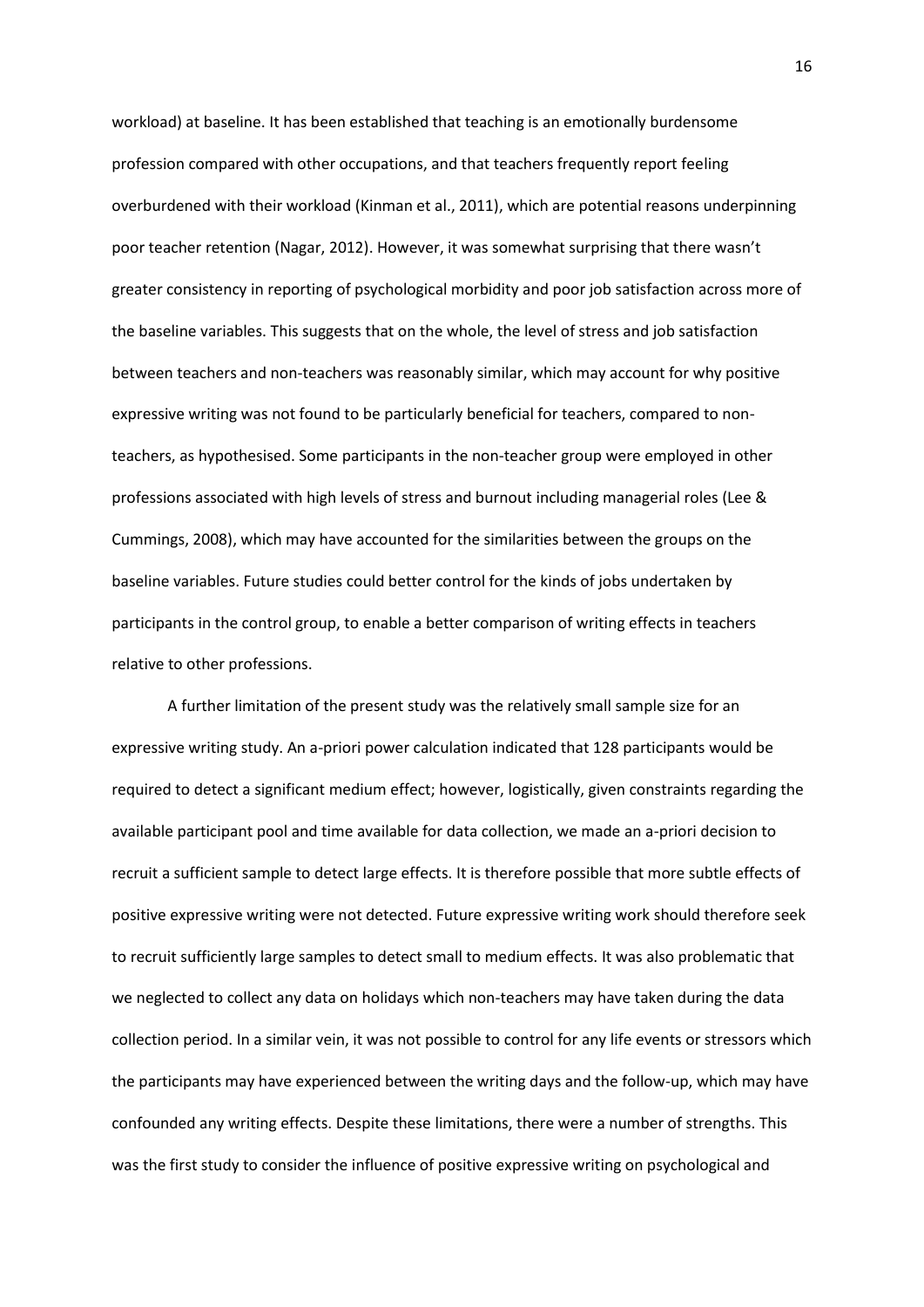health outcomes in teachers and other full-time workers. The findings are sufficiently promising to warrant further investigation of expressive writing benefits for this population. Including only fulltime workers in the study meant that the sample is likely to be more representative of the general population than other expressive writing studies which rely more substantially on student participants, who may not be representative of the general population. Additionally, the use of a longitudinal design allowed the persistence of expressive writing benefits over a four week period to be ascertained. Finally, the delivery of the expressive paradigm using an online portal supports the findings of Allen and colleagues (2020) that delivering positive expressive writing interventions in an online context is both feasible and effective.

In conclusion, the present study has supported the notion that positive expressive writing decreases state anxiety. Novel findings to emerge from the present study are that positive writing improves satisfaction with promotion likelihood and contingent rewards in full-time workers. These findings suggest that positive expressive writing is a useful tool for enhancing aspects of job satisfaction, and therefore potentially has the capacity to enhance work-related wellbeing. However, we did not observe any particular benefits of positive expressive writing for teachers, as anticipated, nor did we find any benefits of positive expressive writing on burnout. Future work should further consider the potential benefits of positive expressive writing in occupational settings, but should ensure that studies are adequately powered to detect more subtle benefits of this paradigm. Taken together with previous positive expressive writing studies (Allen et al., 2020; Burton & King, 2004; Smith et al., 2018; Wing, Schutte, & Byrne, 2006), there is now an emerging body of literature supporting the potential physical and psychological benefits of this technique.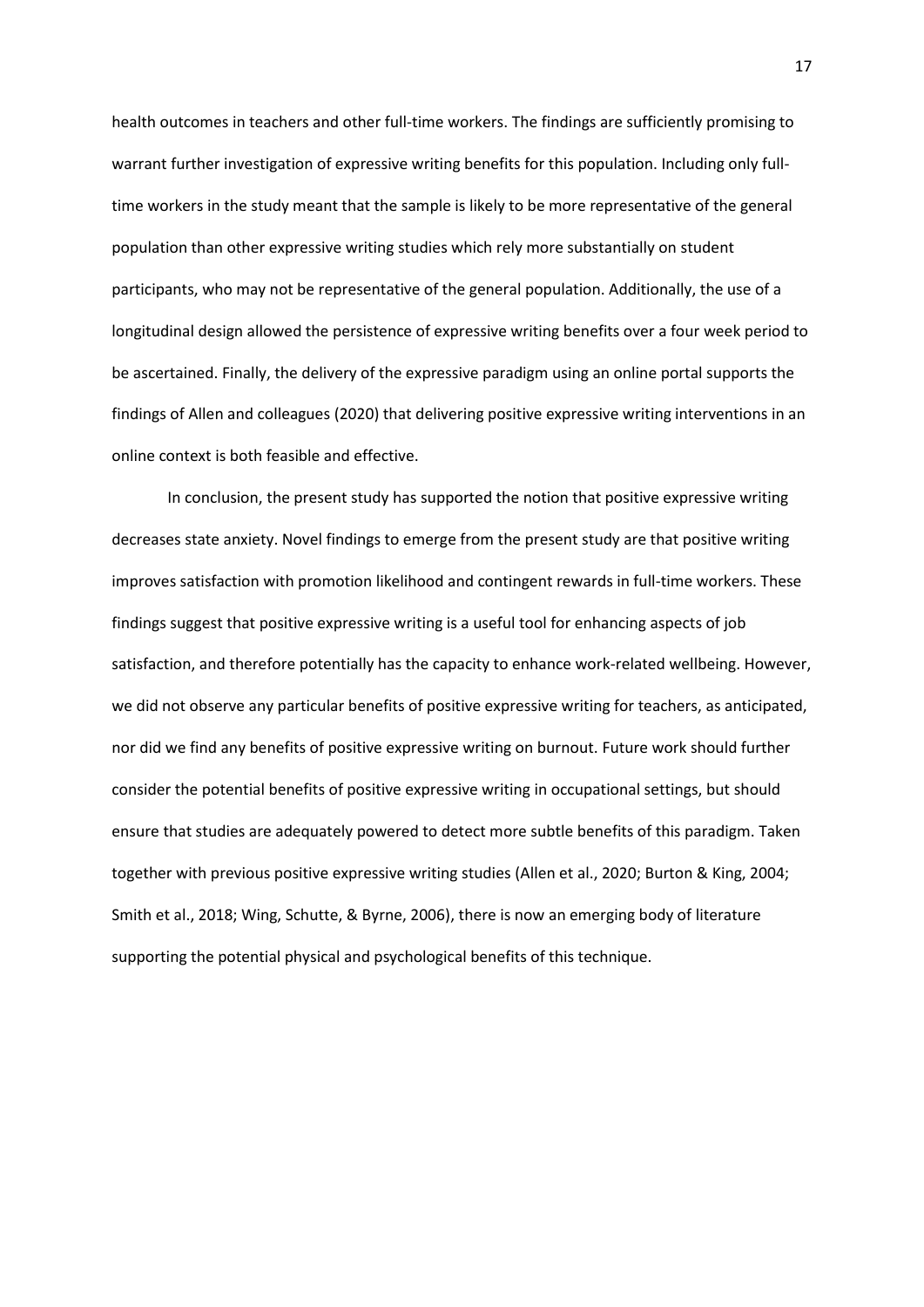**Declarations**

**Conflicts of Interest:** The authors report no conflicts of interest or competing interests.

**Data Availability:** The data are available via the Open Science Framework at<https://osf.io/t5wb8/>**.**

**Ethics approval:** Prior to data collection, the study protocol was approved via the ethical review process at Northumbria University (application number 12237).

**Consent to participate:** All participants provided their written informed consent before participating in the study.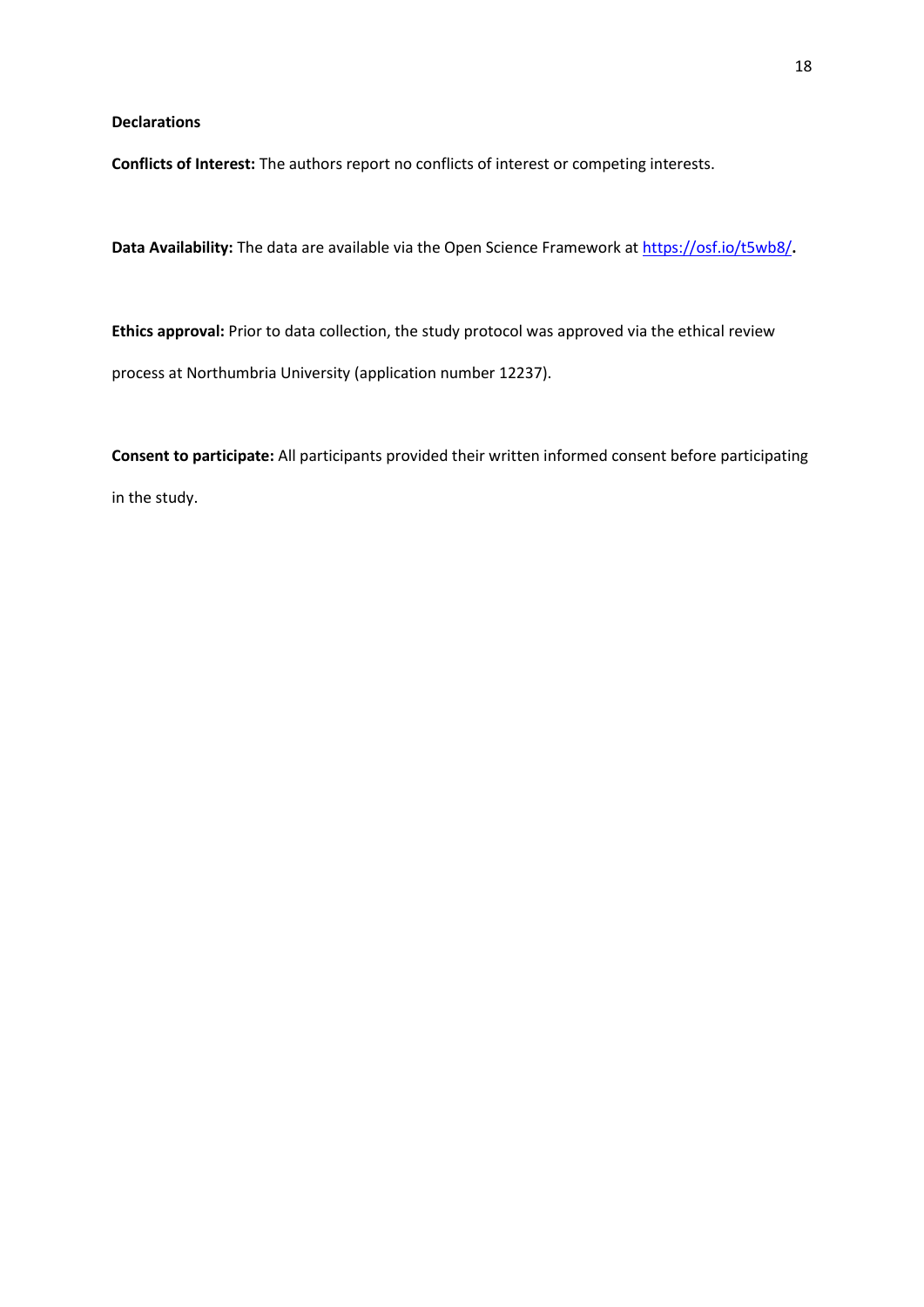#### **References**

Ahola, K., Väänänen, A., Koskinen, A., Kouvonen, A., & Shirom, A. (2010). Burnout as a predictor of all-cause mortality among industrial employees: A 10-year prospective register-linkage study. *Journal of Psychosomatic Research, 69*(1), 51-57. doi[:https://doi.org/10.1016/j.jpsychores.2010.01.002](https://doi.org/10.1016/j.jpsychores.2010.01.002)

Allen, S. F., Wetherell, M. A., & Smith, M. A. (2017). The Cohen-Hoberman inventory of physical symptoms: Factor structure, and preliminary tests of reliability and validity in the general population. *Psychol Health, 32*(5), 567-587. doi:10.1080/08870446.2017.1290237

- Allen, S. F., Wetherell, M. A., & Smith, M. A. (2020). Online writing about positive life experiences reduces depression and perceived stress reactivity in socially inhibited individuals. *Psychiatry Research, 284*, 112697. doi[:https://doi.org/10.1016/j.psychres.2019.112697](https://doi.org/10.1016/j.psychres.2019.112697)
- Arens, A. K., & Morin, A. J. S. (2016). Relations between teachers' emotional exhaustion and students' educational outcomes. *Journal of Educational Psychology, 108*, 800-813.
- Ashley, L., O'Connor, D. B., & Jones, F. (2013). A randomized trial of written emotional disclosure interventions in school teachers: Controlling for positive expectancies and effects on health and job satisfaction. *Psychology, Health & Medicine, 18*(5), 588-600.

doi:10.1080/13548506.2012.756536

- Bakker, A. B., & Costa, P. L. (2014). Chronic job burnout and daily functioning: A theoretical analysis. *Burnout Research, 1*(3), 112-119. doi[:https://doi.org/10.1016/j.burn.2014.04.003](https://doi.org/10.1016/j.burn.2014.04.003)
- Bakker, A. B., Demerouti, E., & Sanz-Vergel, A. I. (2014). Burnout and Work Engagement: The JD–R Approach. *Annual Review of Organizational Psychology and Organizational Behavior, 1*(1), 389-411. doi:10.1146/annurev-orgpsych-031413-091235
- Burke, R. J., Greenglass, E. R., & Schwarzer, R. (1996). Predicting teacher burnout over time: Effects of work stress, social support, and self-doubts on burnout and its consequences. *Anxiety, Stress, & Coping, 9*(3), 261-275. doi:10.1080/10615809608249406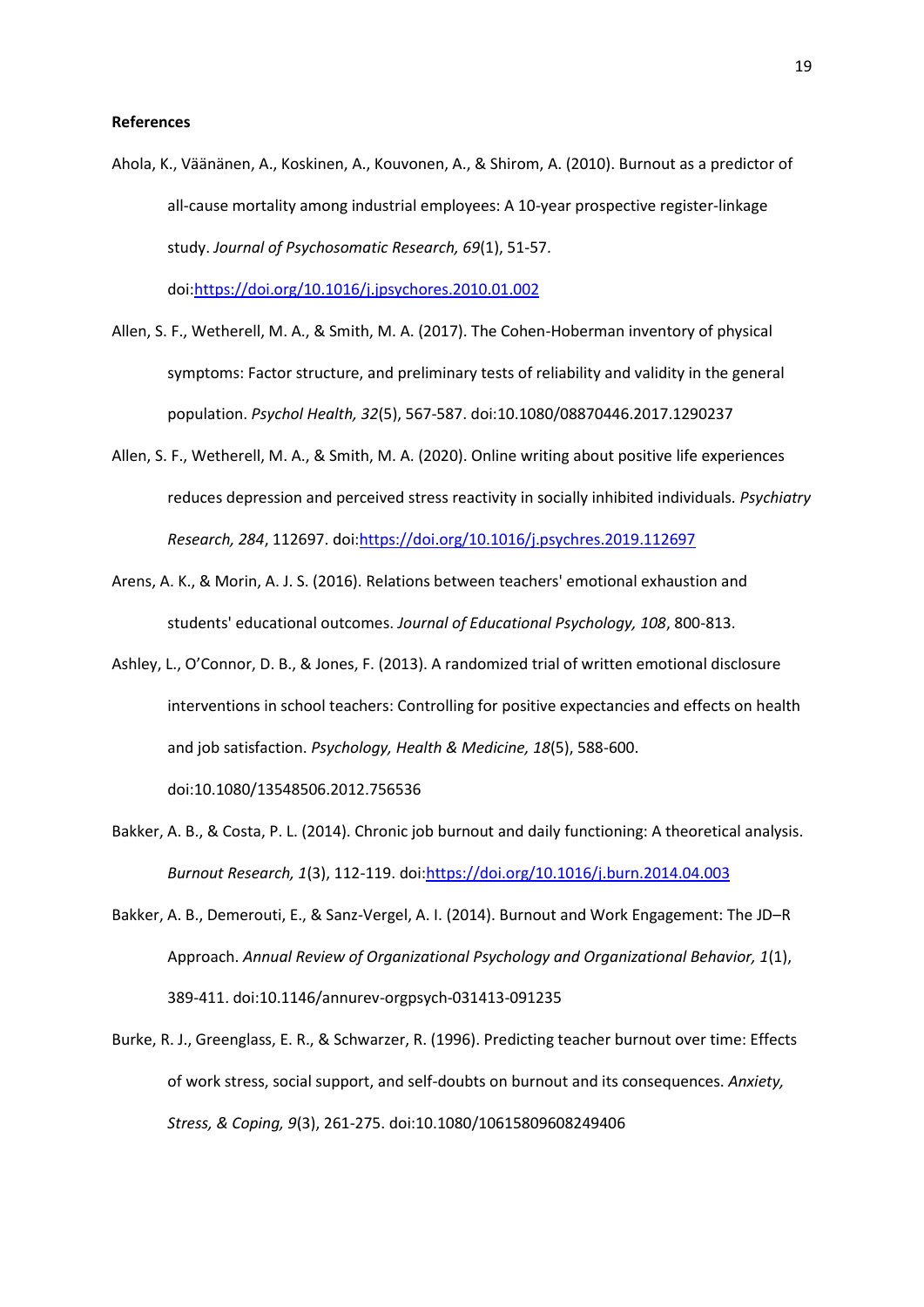Burton, C. M., & King, L. A. (2004). The health benefits of writing about intensely positive experiences. *Journal of Research in Personality, 38*(2), 150-163. doi:10.1016/S0092- 6566(03)00058-8

Cohen, S., & Hoberman, H. M. (1983). Positive events and social supports as buffers of life change stress. *Journal of Applied Social Psychology, 13*(2), 99-125. doi:10.1111/j.1559- 1816.1983.tb02325.x

Cohen, S., Kamarck, T., & Mermelstein, R. (1983). A global measure of perceived stress. *J Health Soc Behav, 24*(4), 385-396. Retrieved from [http://www.ncbi.nlm.nih.gov/entrez/query.fcgi?cmd=Retrieve&db=PubMed&dopt=Citation](http://www.ncbi.nlm.nih.gov/entrez/query.fcgi?cmd=Retrieve&db=PubMed&dopt=Citation&list_uids=6668417) [&list\\_uids=6668417](http://www.ncbi.nlm.nih.gov/entrez/query.fcgi?cmd=Retrieve&db=PubMed&dopt=Citation&list_uids=6668417)

- Cohen, S., & Wills, T. A. (1985). Stress, social support, and the buffering hypothesis. *Psychol Bull, 98*(2), 310-357. Retrieved fro[m https://www.ncbi.nlm.nih.gov/pubmed/3901065](https://www.ncbi.nlm.nih.gov/pubmed/3901065)
- Geiger, T., & Pivovarova, M. (2018). The effects of working conditions on teacher retention. *Teachers and Teaching, 24*(6), 604-625. doi:10.1080/13540602.2018.1457524
- Iancu, A. E., Rusu, A., Măroiu, C., Păcurar, R., & Maricuțoiu, L. P. (2018). The effectiveness of interventions aimed at reducing teacher burnout: a meta-analysis. *Educational Psychology Review, 30*(2), 373-396. doi:10.1007/s10648-017-9420-8
- Kinman, G., Wray, S., & Strange, C. (2011). Emotional labour, burnout and job satisfaction in UK teachers: the role of workplace social support. *Educational Psychology, 31*(7), 843-856. doi:10.1080/01443410.2011.608650
- Koutsimani, P., Montgomery, A., & Georganta, K. (2019). The relationship between burnout, depression, and anxiety: A systematic review and meta-analysis. *Frontiers in psychology, 10*(284). doi:10.3389/fpsyg.2019.00284
- Lam, L. W., & Lau, D. C. (2012). Feeling lonely at work: investigating the consequences of unsatisfactory workplace relationships. *The International Journal of Human Resource Management, 23*(20), 4265-4282. doi:10.1080/09585192.2012.665070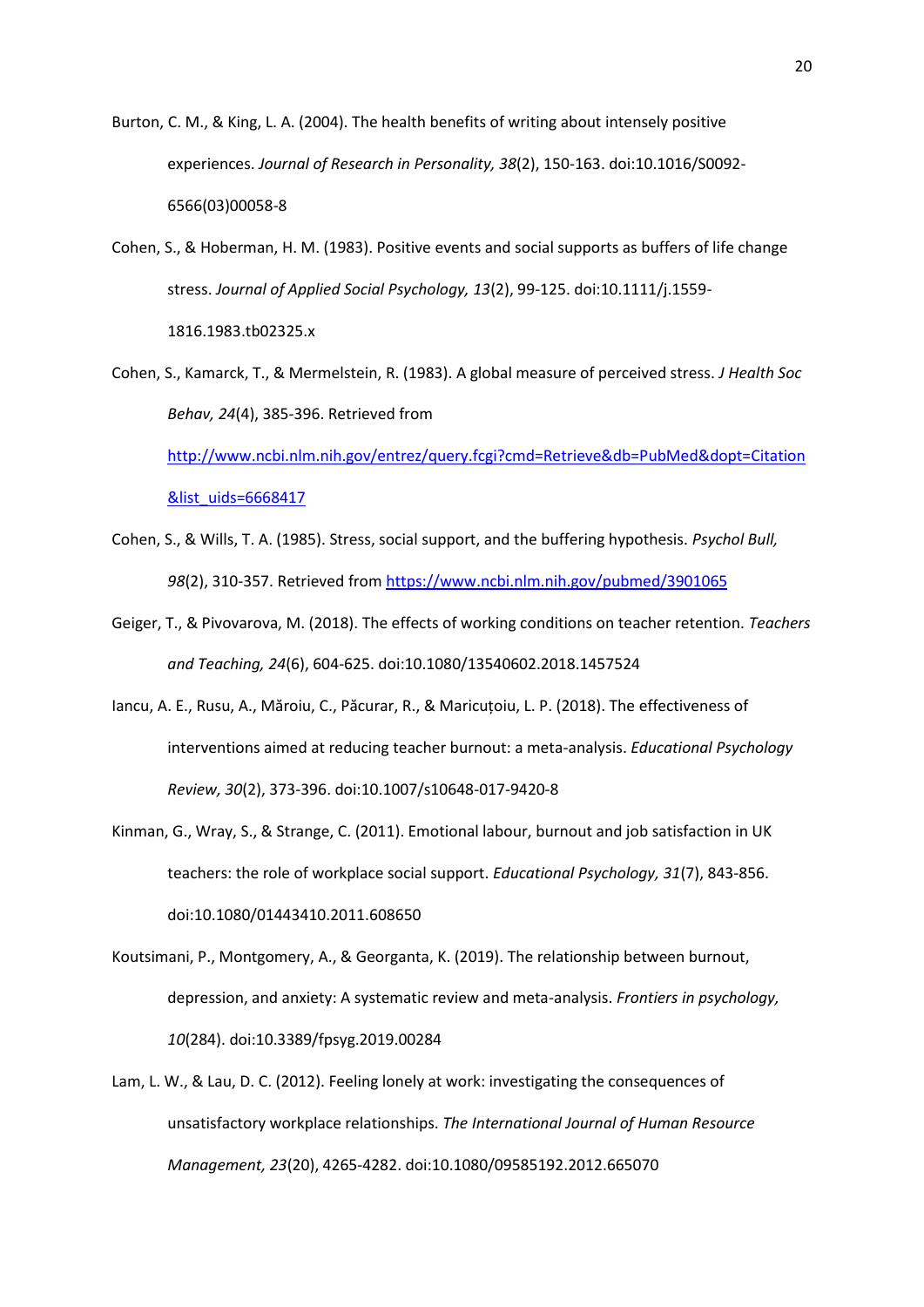- Lee, E.-H. (2012). Review of the psychometric evidence of the Perceived Stress Scale. *Asian Nursing Research, 6*(4), 121-127. doi[:https://doi.org/10.1016/j.anr.2012.08.004](https://doi.org/10.1016/j.anr.2012.08.004)
- Lee, H., & Cummings, G. G. (2008). Examining relationships between director leadership practices and manager worklife and burnout. *Journal of Leadership Studies, 2*(2), 47-62. doi:10.1002/jls.20061
- Maslach, C., & Jackson, S. E. (1981). The measurement of experienced burnout. *Journal of Occupational Behaviour, 2*(2), 99-113. doi:DOI 10.1002/job.4030020205
- Maslach, C., Schaufeli, W. B., & Leiter, M. P. (2001). Job burnout. *Annual Review of Psychology, 52*(1), 397-422. doi:10.1146/annurev.psych.52.1.397
- McCarthy, C. J., Lambert, R. G., Lineback, S., Fitchett, P., & Baddouh, P. G. (2016). Assessing teacher appraisals and stress in the classroom: Review of the classroom appraisal of resources and demands. *Educational Psychology Review, 28*(3), 577-603. doi:10.1007/s10648-015-9322-6
- Nagar, K. (2012). Organizational commitment and job satisfaction among teachers during times of burnout. *Vikalpa, 37*(2), 43-60. doi:10.1177/0256090920120205
- Pennebaker, J. W. (1997). Writing About Emotional Experiences as a Therapeutic Process. *Psychological Science, 8*(3), 162-166. doi:10.1111/j.1467-9280.1997.tb00403.x
- Pennebaker, J. W., Booth, R. J., Boyd, R. L., & Francis, M. E. (2015). *Linguistic Inquiry and Word Count: LIWC2015*. Austin, TX: Pennebaker Conglomerates.
- Shirom, A., Melamed, S., Toker, S., Berliner, S., & Shapira, I. (2005). Burnout, mental and physical health: A review of the evidence and a proposed explanatory model. *International Review of Industrial and Organizational Psychology, 20*, 269-309.
- Smith, M. A., Thompson, A., Hall, L. J., Allen, S. F., & Wetherell, M. A. (2018). The physical and psychological health benefits of positive emotional writing: Investigating the moderating role of Type D (distressed) personality. *British Journal of Health Psychology, 23*(4), 857-871. doi:doi:10.1111/bjhp.12320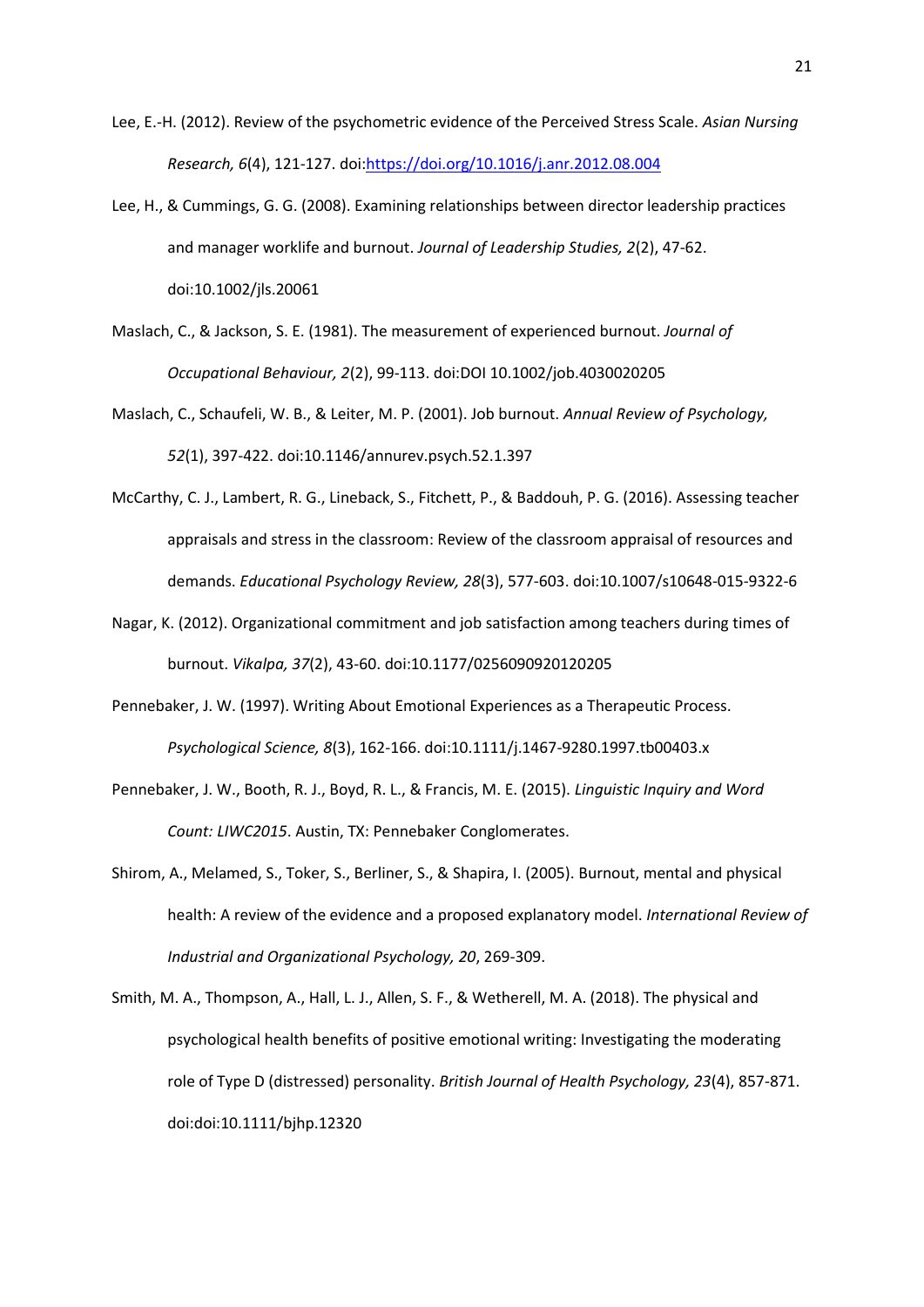- Spector, P. E. (1985). Measurement of human-service staff satisfaction: Development of the Job Satisfaction Survey. *American Journal of Community Psychology, 13*(6), 693-713. doi:Doi 10.1007/Bf00929796
- Spielberger, C. D. (1983). *Manual for the State-Trait Anxiety Inventory (STAI)*. PaloAlto: Consulting Psychologists Press.
- Steinhardt, M. A., Smith Jaggars, S. E., Faulk, K. E., & Gloria, C. T. (2011). Chronic work stress and depressive symptoms: Assessing the mediating role of teacher burnout. *Stress and Health, 27*(5), 420-429. doi:10.1002/smi.1394
- Unterbrink, T., Pfeifer, R., Krippeit, L., Zimmermann, L., Rose, U., Joos, A., . . . Bauer, J. (2012). Burnout and effort–reward imbalance improvement for teachers by a manual-based group program. *International Archives of Occupational and Environmental Health, 85*(6), 667-674. doi:10.1007/s00420-011-0712-x
- Vercambre, M.-N., Brosselin, P., Gilbert, F., Nerrière, E., & Kovess-Masféty, V. (2009). Individual and contextual covariates of burnout: a cross-sectional nationwide study of French teachers. *BMC public health, 9*, 333-333. doi:10.1186/1471-2458-9-333
- Wing, J. F., Schutte, N. S., & Byrne, B. (2006). The effect of positive writing on emotional intelligence and life satisfaction. *J Clin Psychol, 62*(10), 1291-1302. doi:10.1002/jclp.20292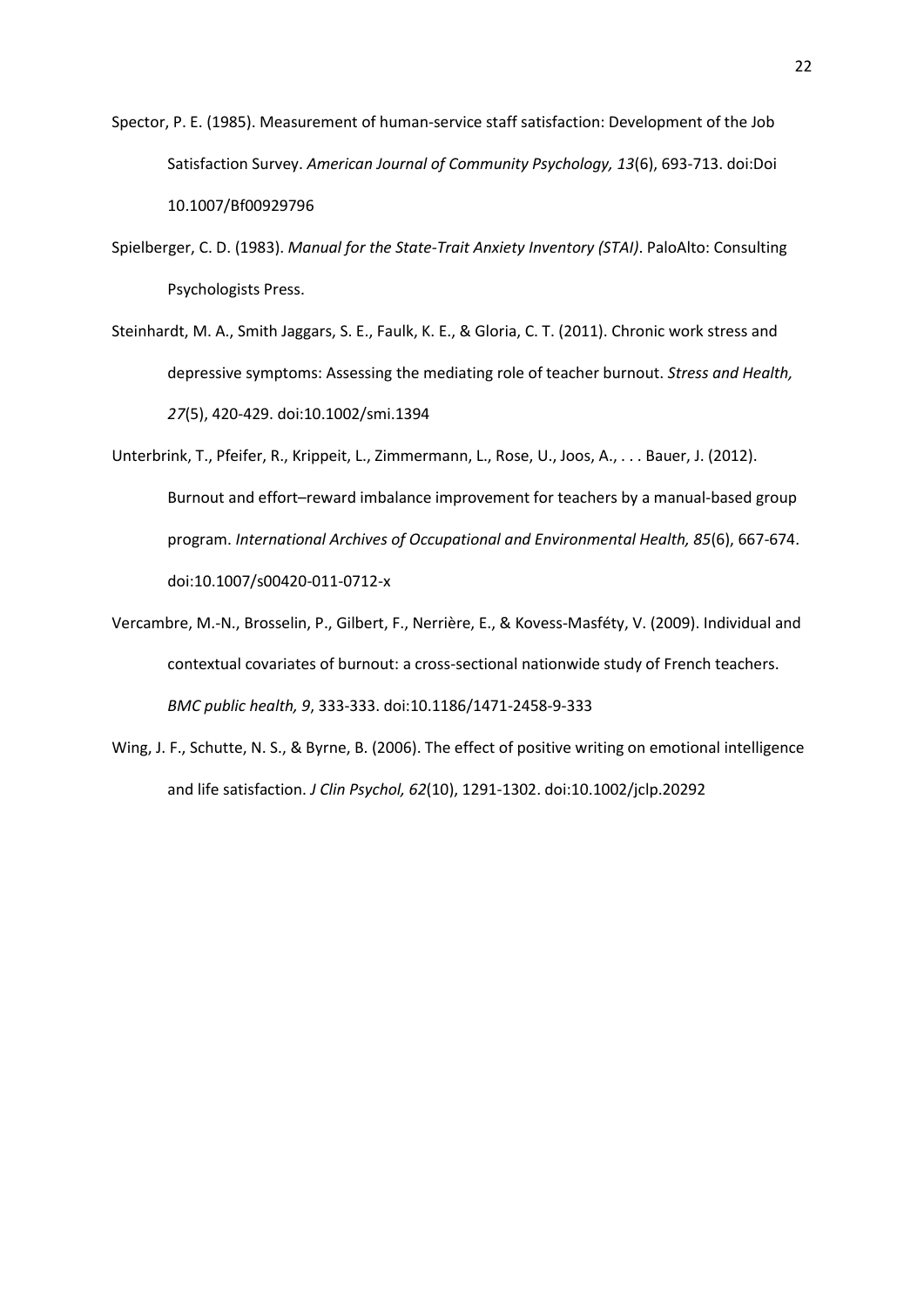# *Table 1*

|                                 | <b>Teachers</b> | Non-Teachers | p       |
|---------------------------------|-----------------|--------------|---------|
| <b>MBI Emotional Exhaustion</b> | 35.0 (14.3)     | 28.3 (10.6)  | 0.04    |
| <b>MBI Depersonalisation</b>    | 12.4(5.7)       | 11.3(6.2)    | 0.49    |
| MBI Personal Accomplishment     | 37.8(8.1)       | 34.2 (10.4)  | 0.12    |
| <b>JSS Total</b>                | 135.3 (32.6)    | 133.0 (29.6) | 0.76    |
| JSS Pay                         | 14.4 (4.5)      | 12.1(5.3)    | 0.06    |
| <b>JSS Promotion</b>            | 12.9 (4.8)      | 12.2(5.2)    | 0.53    |
| <b>JSS Supervision</b>          | 17.3(6.4)       | 18.0(5.1)    | 0.60    |
| <b>JSS Fringe Benefits</b>      | 14.3 (4.3)      | 13.7(5.0)    | 0.65    |
| <b>JSS Contingent Rewards</b>   | 14.2(5.4)       | 14.2 (5.2)   | 0.99    |
| <b>JSS Operating Conditions</b> | 10.4(3.8)       | 14.3(4.1)    | < 0.001 |
| <b>JSS Co-workers</b>           | 18.0 (3.6)      | 16.2(4.2)    | 0.07    |
| <b>JSS Nature of Work</b>       | 18.7(4.3)       | 17.1(5.4)    | 0.19    |
| <b>JSS Communication</b>        | 15.1(4.6)       | 14.7 (4.4)   | 0.70    |
| <b>Trait Anxiety</b>            | 23.1(11.6)      | 21.5(8.6)    | 0.54    |
| <b>Perceived Stress</b>         | 18.4 (5.4)      | 17.6 (4.6)   | 0.49    |
| Subjective Health               | 12.9 (9.8)      | 16.7(15.3)   | 0.24    |

Baseline differences between teachers and non-teachers (raw scores) on each outcome variable.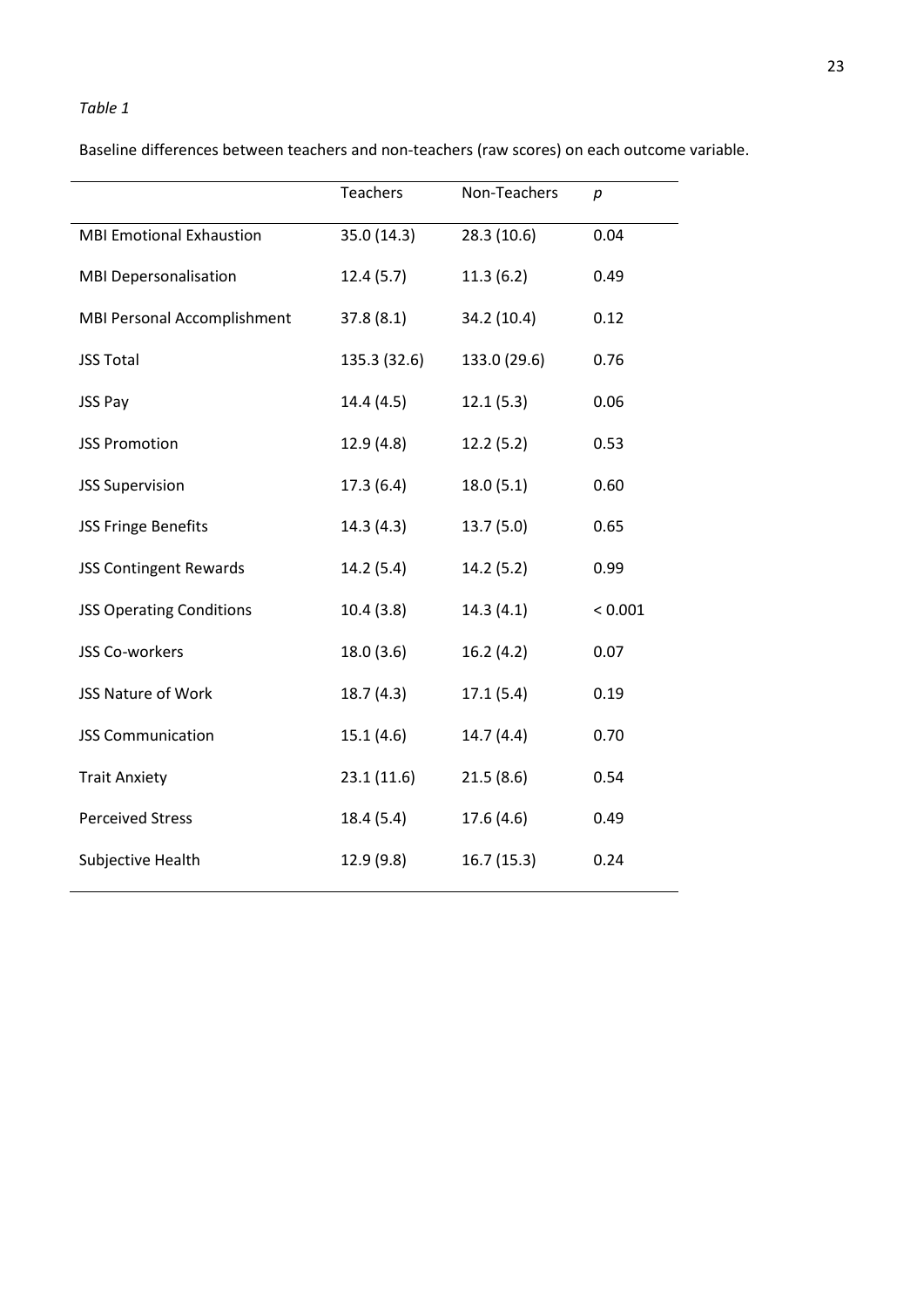# *Table 2*

Change scores between the two conditions on each outcome variable, for teachers and non-teachers. *p* values for the main effects of Condition and Group and the Condition x Group interaction are displayed.

|                                 | Positive Writing |              | <b>Neutral Writing</b> |              | $p$ values |       |                   |
|---------------------------------|------------------|--------------|------------------------|--------------|------------|-------|-------------------|
|                                 | Teachers         | Non-Teachers | Teachers               | Non-Teachers | Condition  | Group | Condition x Group |
| <b>State Anxiety</b>            | $-5.8(6.0)$      | $-2.7(4.5)$  | $-2.1(4.3)$            | $-1.2(6.5)$  | 0.05       | 0.14  | 0.42              |
| <b>MBI Emotional Exhaustion</b> | 0.7(6.5)         | $-0.6(4.1)$  | $-2.9(6.9)$            | 0.1(6.6)     | 0.35       | 0.56  | 0.17              |
| <b>MBI Depersonalisation</b>    | 1.4(4.5)         | 0.7(4.3)     | 0.0(3.3)               | 1.1(6.1)     | 0.69       | 0.85  | 0.44              |
| MBI Personal Accomplishment     | 1.0(4.9)         | 0.4(4.5)     | 1.0(4.8)               | 0.9(6.2)     | 0.84       | 0.77  | 0.81              |
| <b>JSS Total</b>                | 3.0(16.9)        | 1.4(11.0)    | 4.9(12.9)              | $-5.9(10.2)$ | 0.24       | 0.20  | 0.10              |
| JSS Pay                         | 0.6(3.6)         | 0.9(3.7)     | 0.3(3.1)               | $-1.1(3.2)$  | 0.27       | 0.63  | 0.26              |
| <b>JSS Promotion</b>            | $-0.5(3.6)$      | 1.1(3.9)     | 1.4(3.3)               | $-2.1(3.8)$  | 0.45       | 0.29  | 0.01              |
| <b>JSS Supervision</b>          | 0.6(3.4)         | 0.0(3.3)     | 1.6(4.0)               | 0.4(2.2)     | 0.41       | 0.27  | 0.73              |
| JSS Fringe Benefits             | 0.3(2.7)         | 0.9(2.7)     | 0.1(3.2)               | $-1.4(3.1)$  | 0.09       | 0.56  | 0.16              |
| <b>JSS Contingent Rewards</b>   | 2.0(3.2)         | 0.9(3.7)     | 0.3(2.9)               | $-1.2(1.7)$  | 0.02       | 0.07  | 0.83              |
| <b>JSS Operating Conditions</b> | 0.1(2.7)         | 1.1(3.2)     | 0.1(2.6)               | $-0.4(2.8)$  | 0.30       | 0.73  | 0.32              |
| JSS Co-workers                  | 0.0(2.7)         | 0.4(2.5)     | 0.5(1.6)               | 0.0(3.1)     | 0.98       | 0.98  | 0.48              |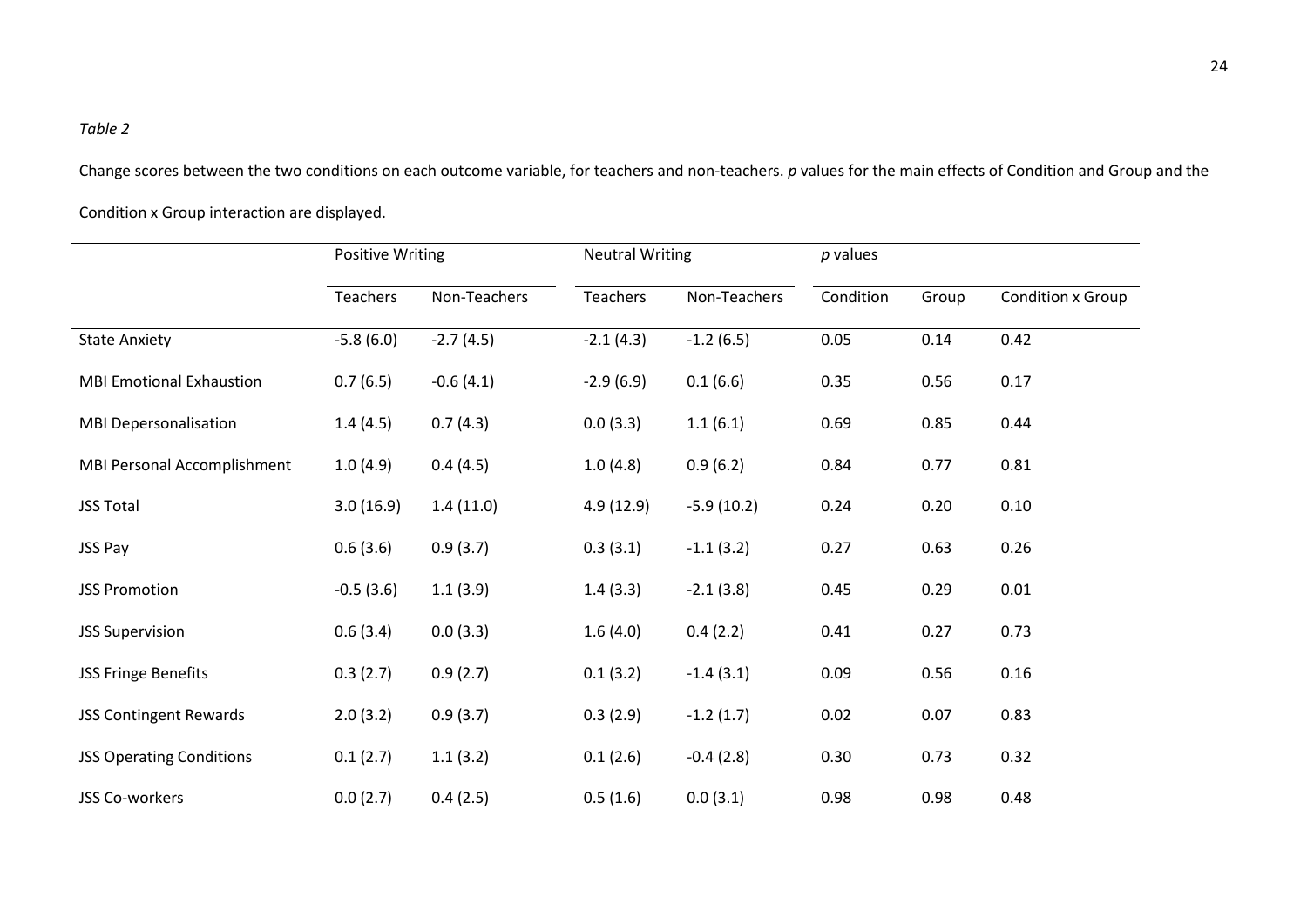| <b>JSS Nature of Work</b> | 0.4(2.3)    | 0.1(3.6)    | 0.5(2.5)    | $-0.9(2.5)$ | 0.50 | 0.24 | 0.46 |
|---------------------------|-------------|-------------|-------------|-------------|------|------|------|
| <b>JSS Communication</b>  | $-0.1(2.9)$ | $-0.4(4.4)$ | 0.2(2.6)    | 0.7(3.2)    | 0.40 | 0.88 | 0.63 |
| <b>Trait Anxiety</b>      | $-0.5(5.9)$ | $-1.3(5.1)$ | $-3.1(6.9)$ | $-3.2(5.4)$ | 0.13 | 0.77 | 0.80 |
| <b>Perceived Stress</b>   | $-1.7(4.8)$ | $-1.1(5.7)$ | $-4.1(3.4)$ | $-0.6(4.6)$ | 0.43 | 0.09 | 0.22 |
| Subjective Health         | 5.3(8.5)    | 4.7(11.1)   | 4.7(7.4)    | 6.7(11.5)   | 0.76 | 0.77 | 0.60 |
|                           |             |             |             |             |      |      |      |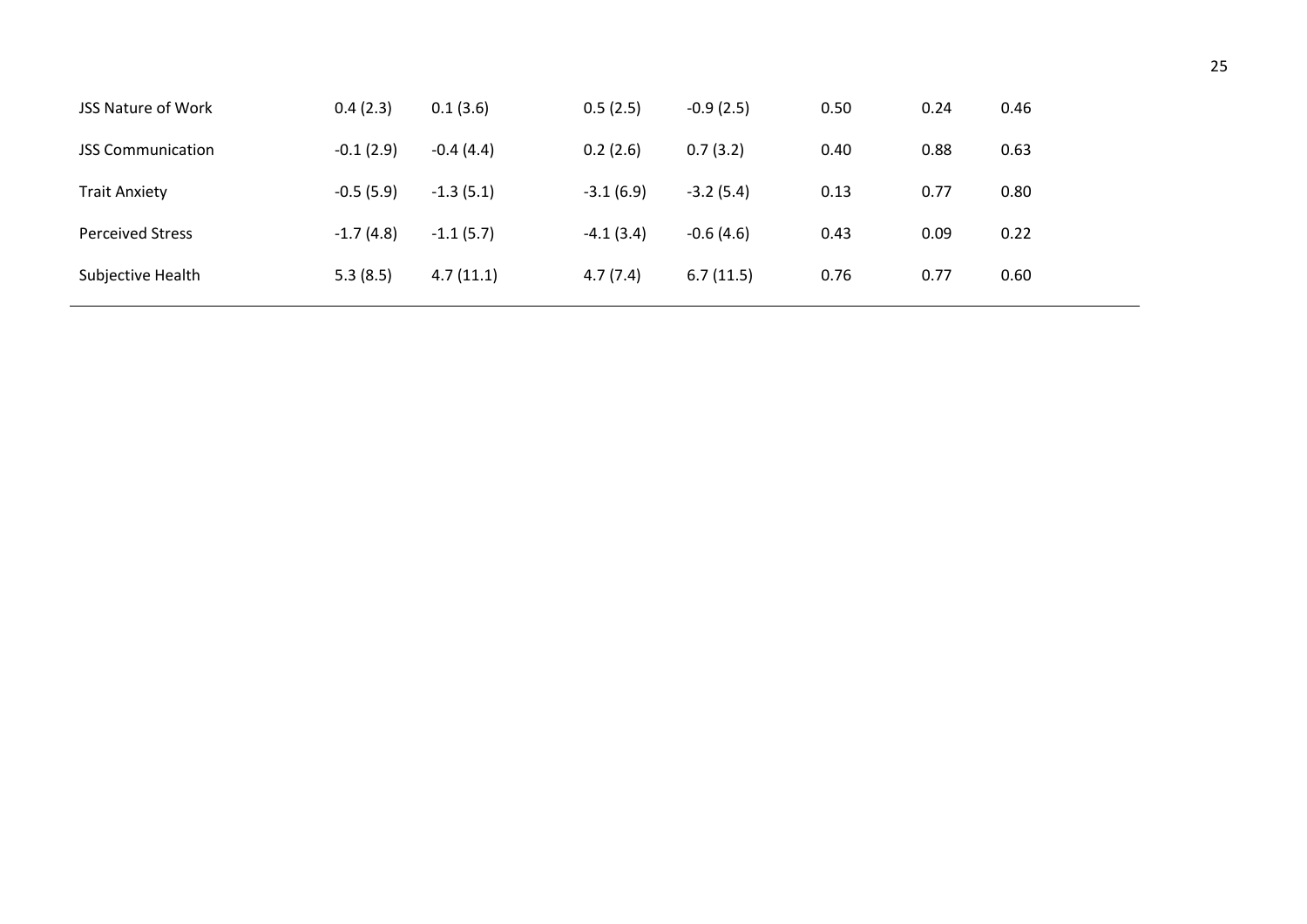

# *Figure 1*

The flow of participants through each phase of the study